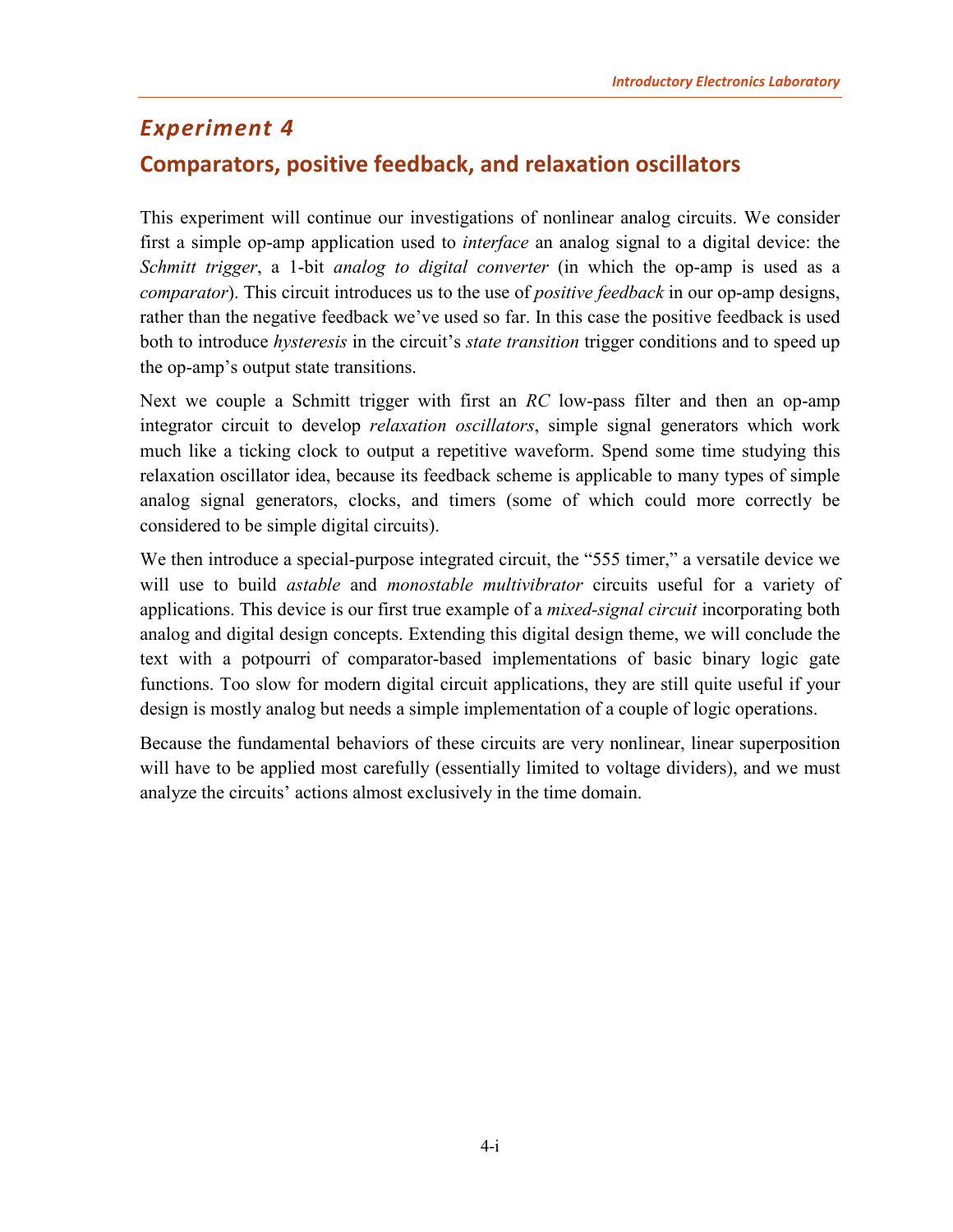Copyright © Frank Rice 2013, 2014, 2018, 2019 Pasadena, CA, USA All rights reserved.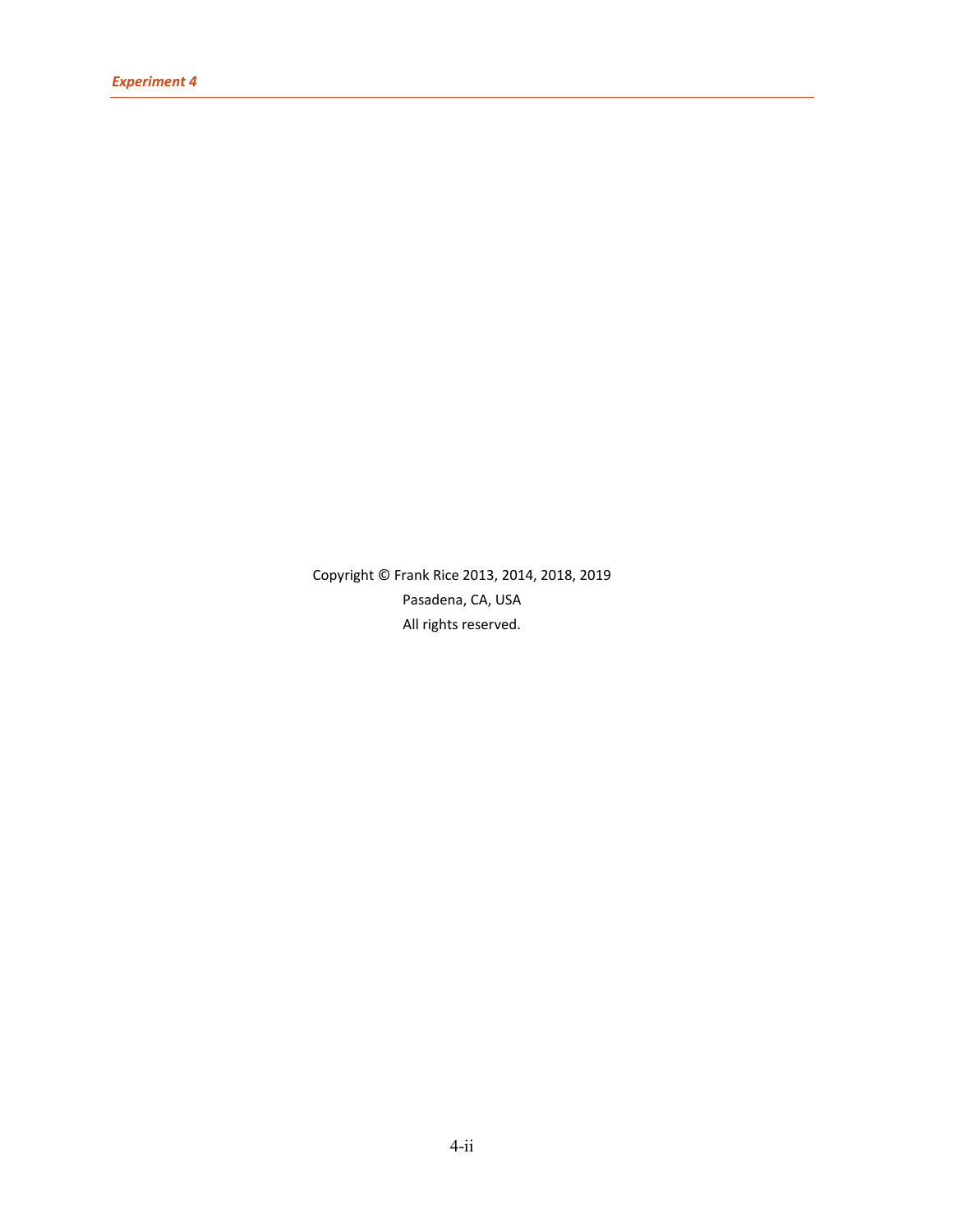| <b>CONTENTS</b> |  |  |
|-----------------|--|--|
|                 |  |  |

| <b>TABLE OF CIRCUITS</b>                  | $4-N$    |
|-------------------------------------------|----------|
| THE SCHMITT TRIGGER AND POSITIVE FEEDBACK | 4-1      |
|                                           |          |
|                                           |          |
|                                           |          |
|                                           |          |
|                                           |          |
| THE RELAXATION OSCILLATOR                 | $4 - 7$  |
|                                           |          |
|                                           |          |
| THE 555 TIMER AND MULTIVIBRATOR CIRCUITS  | $4 - 11$ |
|                                           |          |
|                                           |          |
|                                           |          |
|                                           |          |
|                                           |          |
|                                           |          |
| <b>PRELAB EXERCISES</b>                   | $4 - 17$ |
| <b>LAB PROCEDURE</b>                      | $4 - 18$ |
|                                           |          |
|                                           |          |
|                                           |          |
|                                           |          |
|                                           |          |
|                                           |          |
|                                           |          |
| <b>MORE CIRCUIT IDEAS</b>                 | $4 - 21$ |
|                                           |          |
|                                           |          |
|                                           |          |
|                                           |          |
|                                           |          |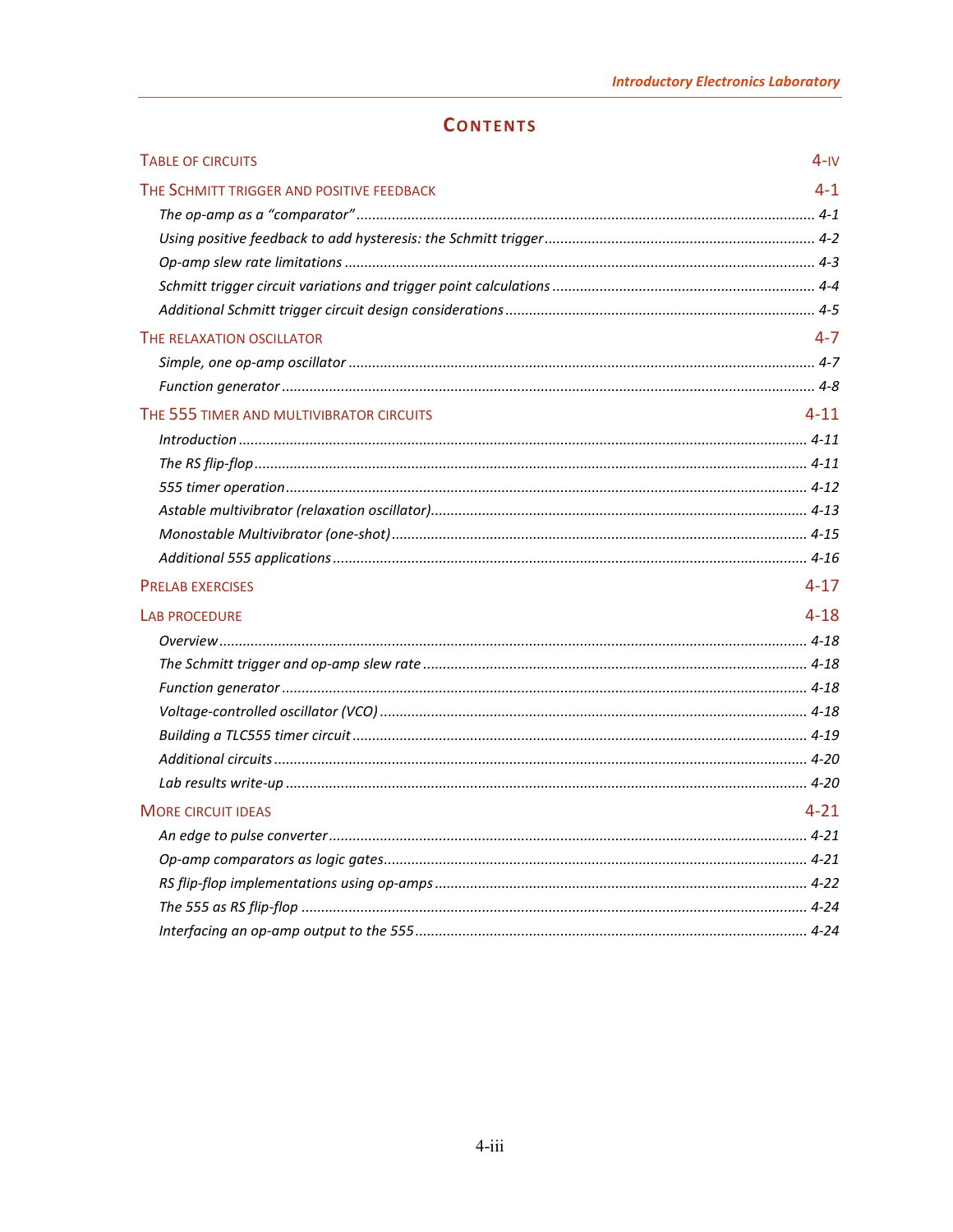# **TABLE OF CIRCUITS**

<span id="page-3-0"></span>

| 555 as RS flip-flop                       | $4 - 24$ |
|-------------------------------------------|----------|
| 555 astable multivibrator                 | $4 - 14$ |
| 555 monostable multivibrator ("one shot") | $4 - 15$ |
| 555 timer block diagram                   | $4 - 12$ |
| Comparator with LED output                | $4 - 1$  |
| Comparator, simple                        | $4 - 1$  |
| Edge to pulse converter                   | $4 - 21$ |
| Function generator, adjustable            | $4 - 10$ |
| Function generator, basic                 | $4 - 8$  |
| Logic gates, op-amp based                 | $4 - 21$ |
| Op-amp output to 555 input interface      | $4 - 24$ |
| Relaxation oscillator, simple             | $4 - 7$  |
| RS flip-flop, op-amp based                | $4 - 23$ |
| Schmitt trigger circuits                  | $4 - 5$  |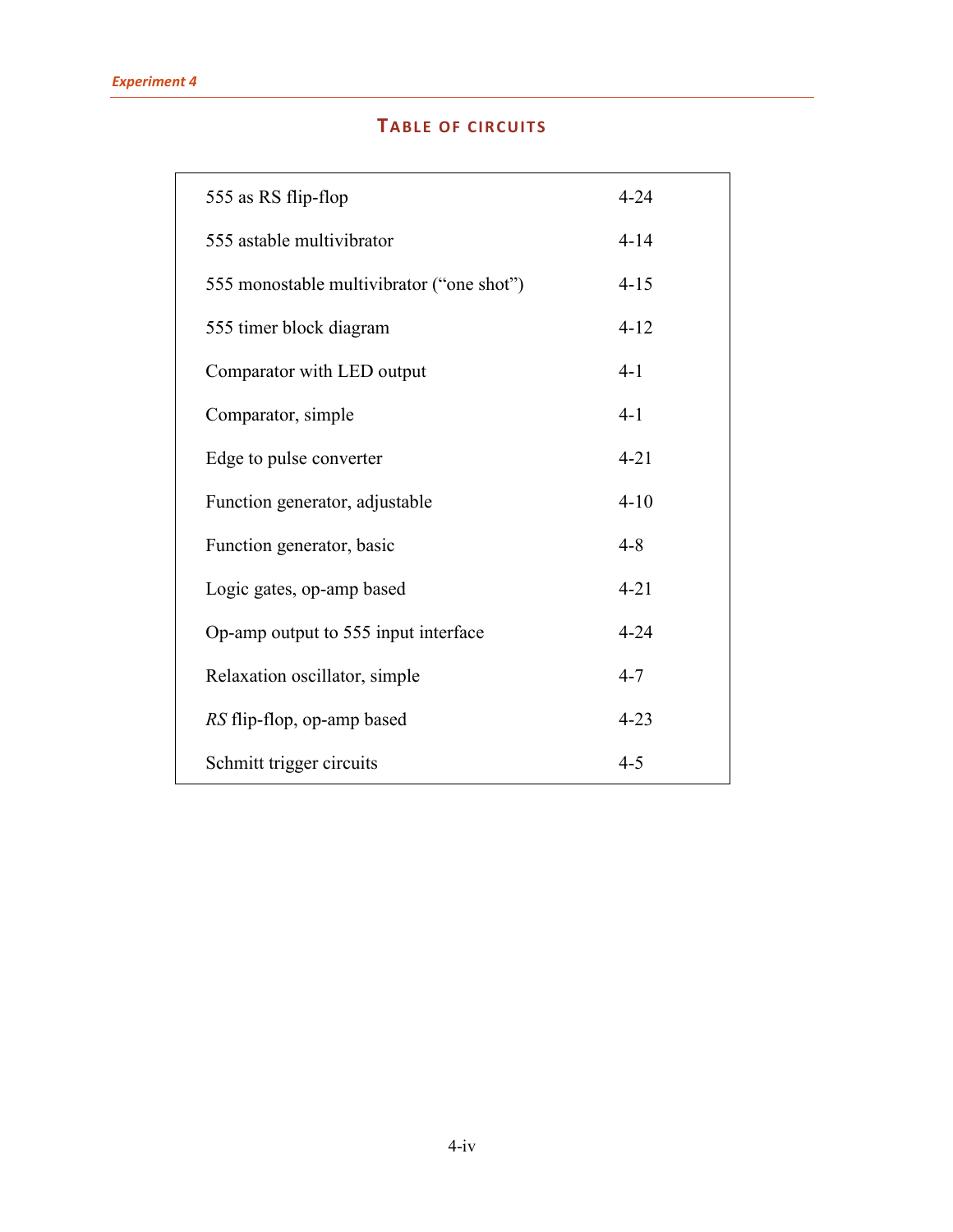## **THE SCHMITT TRIGGER AND POSITIVE FEEDBACK**

#### <span id="page-4-1"></span><span id="page-4-0"></span>*The op-amp as a "comparator"*

Consider an op-amp used to amplify an input signal *without feedback* as shown in [Figure 4-1.](#page-4-3) Because no feedback is used, the input signal is amplified by the op-amp's full open-loop gain, so even a tiny input voltage (on the order of a millivolt or less) will be enough to send the op-amp's output into saturation, as shown in the plots of  $v_{in}$  and  $v_{out}$ . Thus, in this case (since the op-amp's +*Input* is grounded), the output gives  $-1 \times$  the sign of  $v_{in}$ , and the circuit is in essence a one-bit *analog to digital converter* (*ADC*), also called a *comparator*.



<span id="page-4-3"></span>**Figure 4-1: An op-amp used as a** *comparator***. Whenever** *vin* **> 0, the op-amp output** *vout* **will go to its negative limit (saturation); when** *vin* **< 0,** *vout* **will go to its positive limit. This is an** *inverting* **comparator, since** *vin* **is connected to the op-amp's –***Input***.** 

Comparator-type circuits are useful in a variety of situations. For example, consider the circuit at right, where instead of grounding the +*Input*, it is connected to a constant *threshold* voltage source,  $V_{th}$  (shown here as a battery, but it could come from a user potentiometer setting or other voltage divider using the circuit power supplies, etc.). Whenever  $v_{in} < V_{th}$  by a couple of millivolts or more the op-amp output is at positive saturation  $(V_{\text{sat}})$  and the LED is off. If  $v_{\text{in}}$ rises above  $V_{th}$  then the op-amp output goes to negative saturation  $(V_{\text{sat}^{-}})$  and the LED is illuminated. Such a circuit could, for example, warn an operator of excessive temperature or pressure if  $v_{in}$  is generated by an appropriate sensor.



<span id="page-4-2"></span>**Figure 4-2: Inverting comparator used to illuminate a warning LED**  whenever  $v_{in} > V_{th}$ .

Another application could be to interface the output of the comparator circuit in [Figure 4-1](#page-4-3) to a digital system in order to count zero crossings of the input signal, perhaps to determine the input signal's frequency or to count the number of events detected by a sensor. Unfortunately, if there is significant noise in the input signal  $v_{in}$  as its average value slowly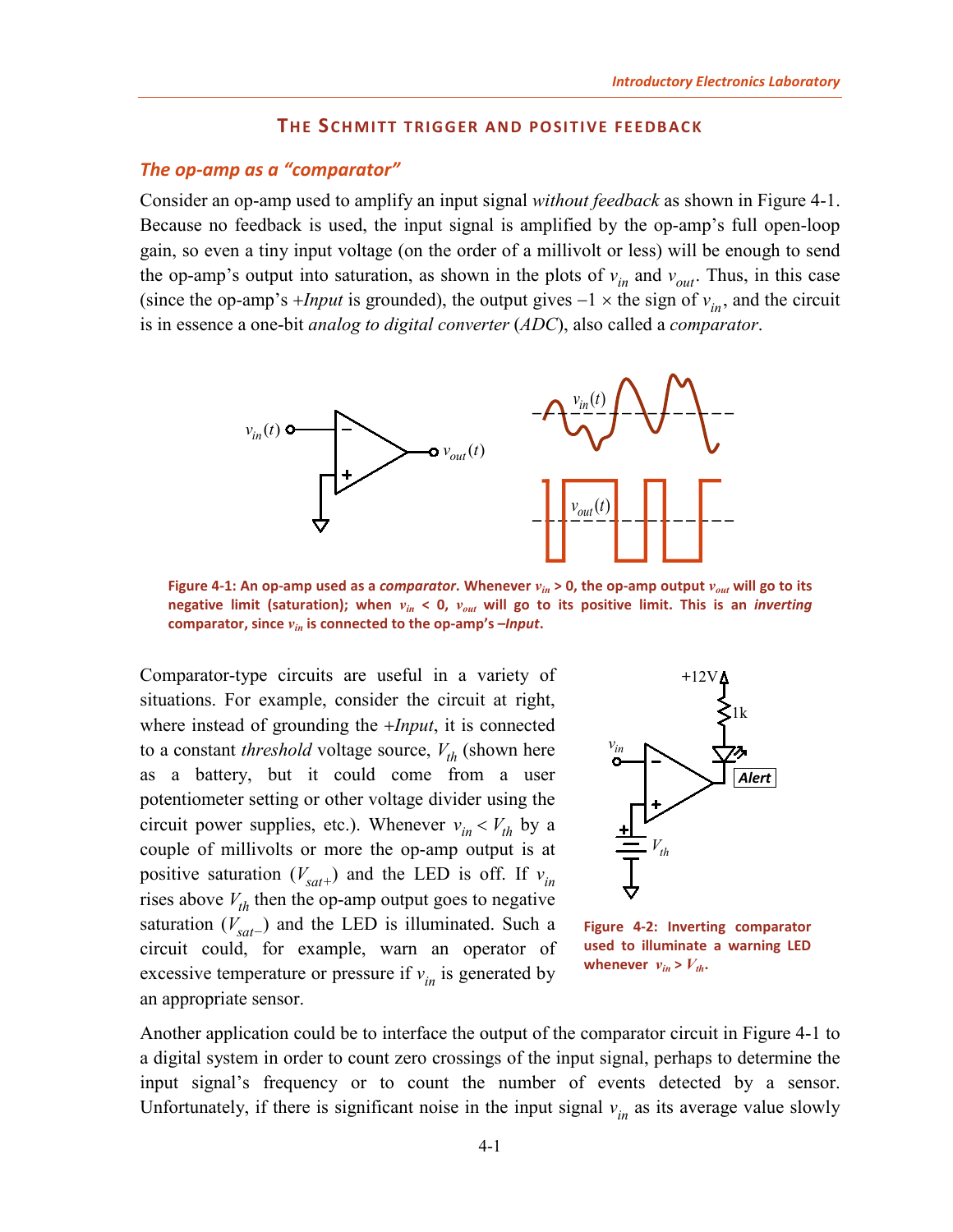rises through zero, many output transitions could be generated by the noise fluctuations while  $v_{in}$  is near  $V_{th}$ , as shown in [Figure 4-3.](#page-5-1) Such behavior would render the circuit useless for a counting application.

<span id="page-5-1"></span>**Figure 4-3: One potential problem with the basic op-amp comparator shown in [Figure 4-1:](#page-4-3) a slowly rising, noisy input can cause many closely-spaced output transitions as it passes through 0, as shown at right. This is undesirable if you need to use the circuit to accurately count zero-crossings of the underlying input signal.**



#### <span id="page-5-0"></span>*Using positive feedback to add* **hysteresis***: the Schmitt trigger*

A common solution to the problem just outlined is to add *noise immunity* to the comparator circuit by incorporating *hysteresis* into its transition threshold voltage  $V_{th}$ , as shown in Figure [4-4.](#page-5-2) By "hysteresis" we mean that the threshold voltage is a function of the system's current *operating state*, which is defined for this circuit by its output voltage: positive or negative saturation ( $V_{sat+}$  or  $V_{sat-}$ ).  $V_{th}$ , the voltage to which  $v_{in}$  is compared, is determined from the op-amp's  $v_{out}$  by a voltage divider constructed from resistors  $R_1$  and  $R_2$ .  $V_{th}$  therefore changes in response to a change in the output voltage: when the output goes to positive saturation in



<span id="page-5-2"></span>**Figure 4-4: An inverting** *Schmitt trigger* **circuit, where positive feedback is used to add** *hysteresis* **to the comparator's transition threshold voltage. When the comparator's output is high the threshold voltage**  $V_{th}$  **> 0, but when its output is low then**  $V_{th}$ **− <b>c** 0. The center plot shows how these differing **thresholds can provide** *noise immunity***: if**  $(V_{th+} - V_{th-})$  **> [noise peak-peak amplitude], then as**  $v_{in}$ **slowly passes through 0 its noise fluctuations will be too small to trigger unwanted transitions in the output. The right-hand plot graphs the resulting** *hysteresis loop* **defining the relationship**  between  $v_{out}$  and  $v_{in}$ .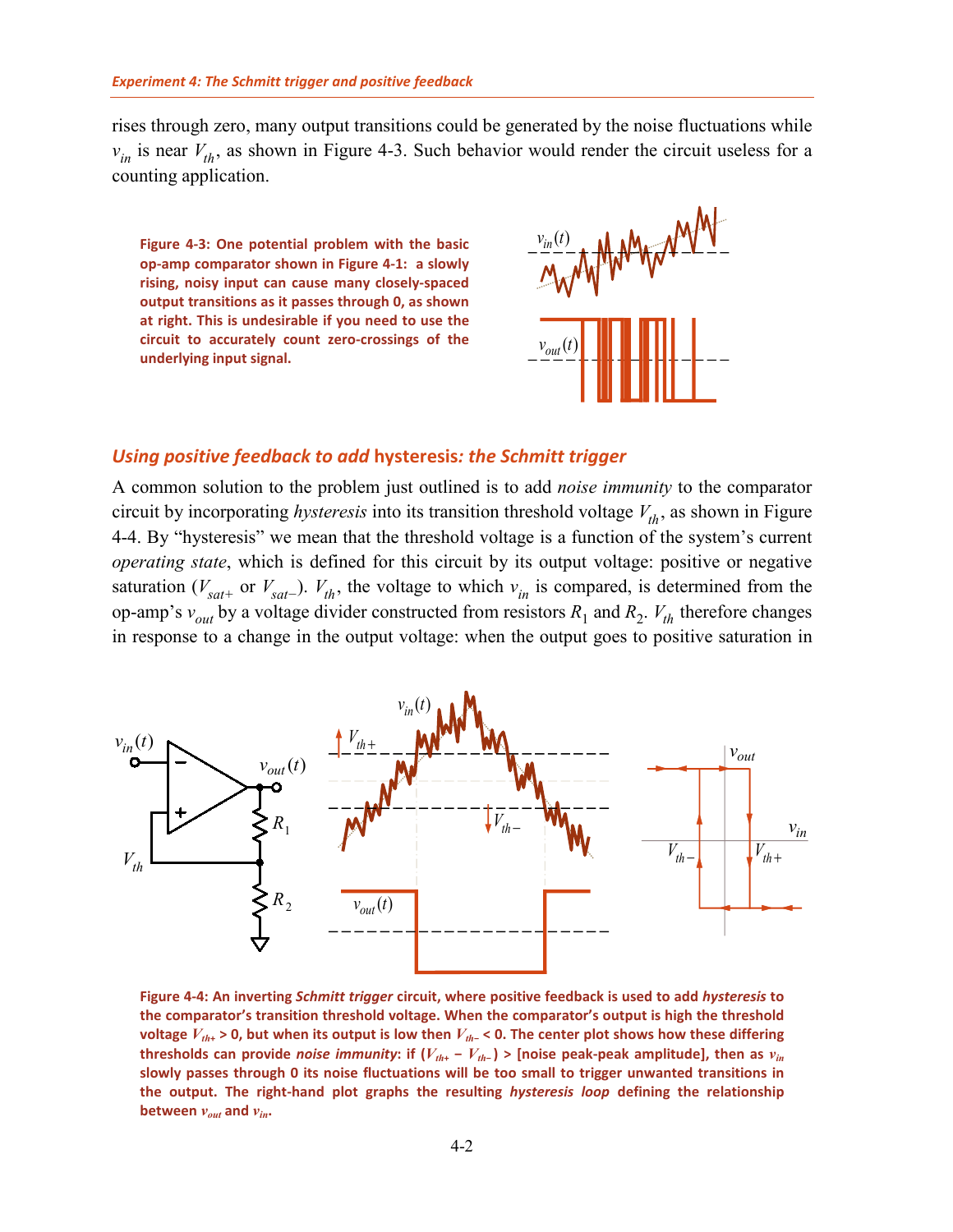response to  $v_{in}$  passing below what was then the threshold voltage,  $V_{th}$  changes to a higher value  $(V_{th+})$ ; conversely, an input voltage climbing through  $V_{th+}$  will change the output to its negative saturation state and cause the threshold voltage to be set to a lower value  $(V<sub>th−</sub>)$ , as illustrated in [Figure 4-4.](#page-5-2)

As shown in the figure's middle graphic, this difference in  $V_{th+}$  and  $V_{th-}$  means that once a transition is triggered by a change in  $v_{in}$ , small noise excursions in the input will not cause  $v_{in}$ to reverse its course enough to cross back through the circuit's *hysteresis gap* ( $V_{th+} - V_{th-}$ ) and cause an undesired reversal of the output state. If the hysteresis gap is made large enough, then the system can be made completely impervious to the noise in the input signal, eliminating the spurious output transitions suffered by the basic comparator circuit [\(Figure](#page-4-3)  [4-1\)](#page-4-3). Of course, the hysteresis gap should not be made so large that the interesting variations in  $v_{in}$  are too small to trigger a change in the circuit's output!

There happens to be another important advantage to the use of positive feedback in the comparator circuit of [Figure 4-4:](#page-5-2) as the output changes, the positive feedback of  $v_{out}$ increases the difference between the op-amp's + and − input terminal voltages, accelerating the change in the output even if the op-amp's open-loop gain  $g(\omega)$  is relatively modest. Because of the positive feedback, *the output voltage will change at an exponentially increasing rate* until the op-amp *slew rate limit* is reached, even if the initial difference between  $v_{in}$  and  $V_{th}$  is very small, or  $v_{in}$  is changing very slowly (slew rate is discussed in the next section). This "pulling oneself up by one's own bootstraps" effect is why positive feedback is also referred to as *regenerative feedback*. This idea of using regenerative feedback to incorporate noise immunity and to vastly increase output transition (*switching*) speed was first developed by Otto Schmitt in 1934 at Washington University (St. Louis, Missouri) using vacuum tube technology; consequently, a circuit incorporating these two features (threshold hysteresis and positive feedback) is called a *Schmitt trigger*. His invention has since been almost universally applied in the design of modern, high-speed digital circuitry.

#### <span id="page-6-0"></span>*Op-amp slew rate limitations*

Just how fast can an op-amp's output voltage change in response to a nonzero difference in the voltages at its two inputs  $(v_+ - v_-)$ ? In Experiment 2 you examined the real op-amp's finite *frequency response*, as captured in its gain-bandwidth product  $f_{BW}$ . If you look back at our cartoon model of the ideal op-amp in Experiment 1 (Figure 1-14 on page 1-12), you can think of an op-amp's frequency response limitation as analogous to a finite "reaction time" on the part of the little technician controlling the op-amp's output voltage — the technician can't quite keep up with rapid oscillations in  $v_+ - v_$ , so the op-amp's output gets smaller and is delayed in phase as the input frequency increases.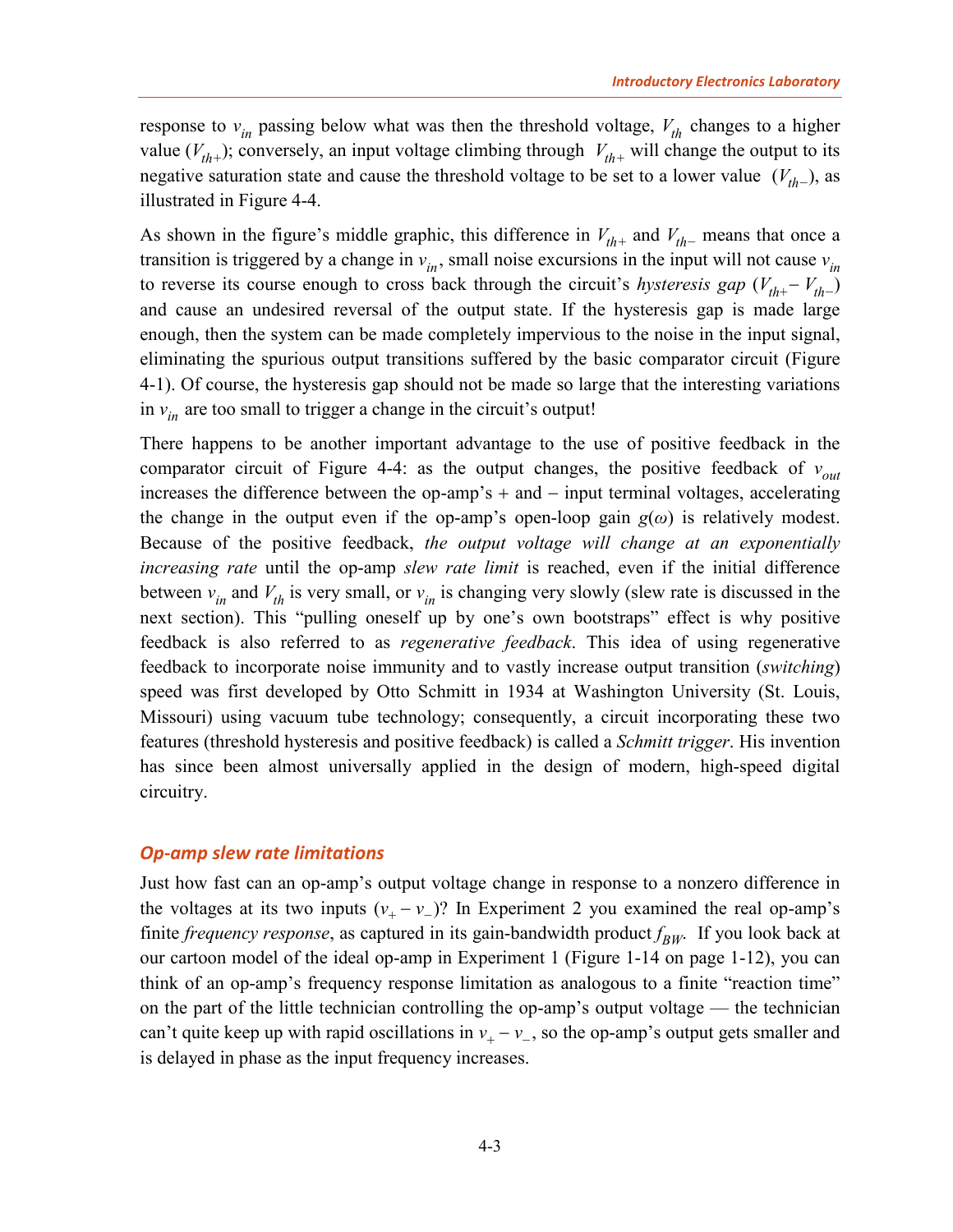In addition to its frequency response there is another, unrelated limit to an op-amp's speed: its output *slew rate* limit. To relate this limitation to our little technician's performance, slew rate describes how fast he can *change the output voltage* once he notices that it needs to be changed. Slew rate is specified in volts/µsec and comes into play when large swings in the output voltage are required, as for comparator applications. The slew rate of the TL082 is specified to be at least  $8V/\mu$ sec and is typically  $13V/\mu$ sec. Its effect is demonstrated in [Figure 4-5.](#page-7-1)



<span id="page-7-1"></span>**Figure 4-5: Oscilloscope recordings of the response to a square wave input (orange trace) of a gain 2 noninverting TL082 op-amp amplifier. The output (blue trace) at left changes by only 2V with each step and is limited by the ×2 amplifier's bandwidth of about 1.5 MHz. As you can see, it responds to an input step with an exponential relaxation with a time constant** *τ* **≈ 100ns, as expected. In the right image the input is 5 times larger (5V vs. 1V), so the output must now change by 10V with every input step. Note that the output now changes at a nearly constant rate during these steps, so that the output waveform shape is** *qualitatively different* **from the left-hand image. The right-hand output is** *slew rate limited***: the slope is about 2V/150ns ≈ 13V/μs, as specified in the manufacturer's data sheet.**

Unlike the effect of finite frequency response, slew rate limiting is an example of a *nonlinear effect* on the amplifier's output. Linear effects aren't qualitatively affected by the size of the input, but clearly, in this case, size *does* matter (the output waveforms in the right and left images in [Figure 4-5](#page-7-1) are *qualitatively* different).

# <span id="page-7-0"></span>*Schmitt trigger circuit variations and trigger point calculations*

Calling the op-amp positive and negative output saturation voltages  $V_{sat+}$  and  $V_{sat-}$ , the resulting hysteresis gap for the circuit of [Figure 4-4](#page-5-2) is:

<span id="page-7-2"></span>**4.1** 
$$
V_{th+} - V_{th-} = \frac{R_2}{R_1 + R_2} (V_{sat+} - V_{sat-})
$$
 (inverting)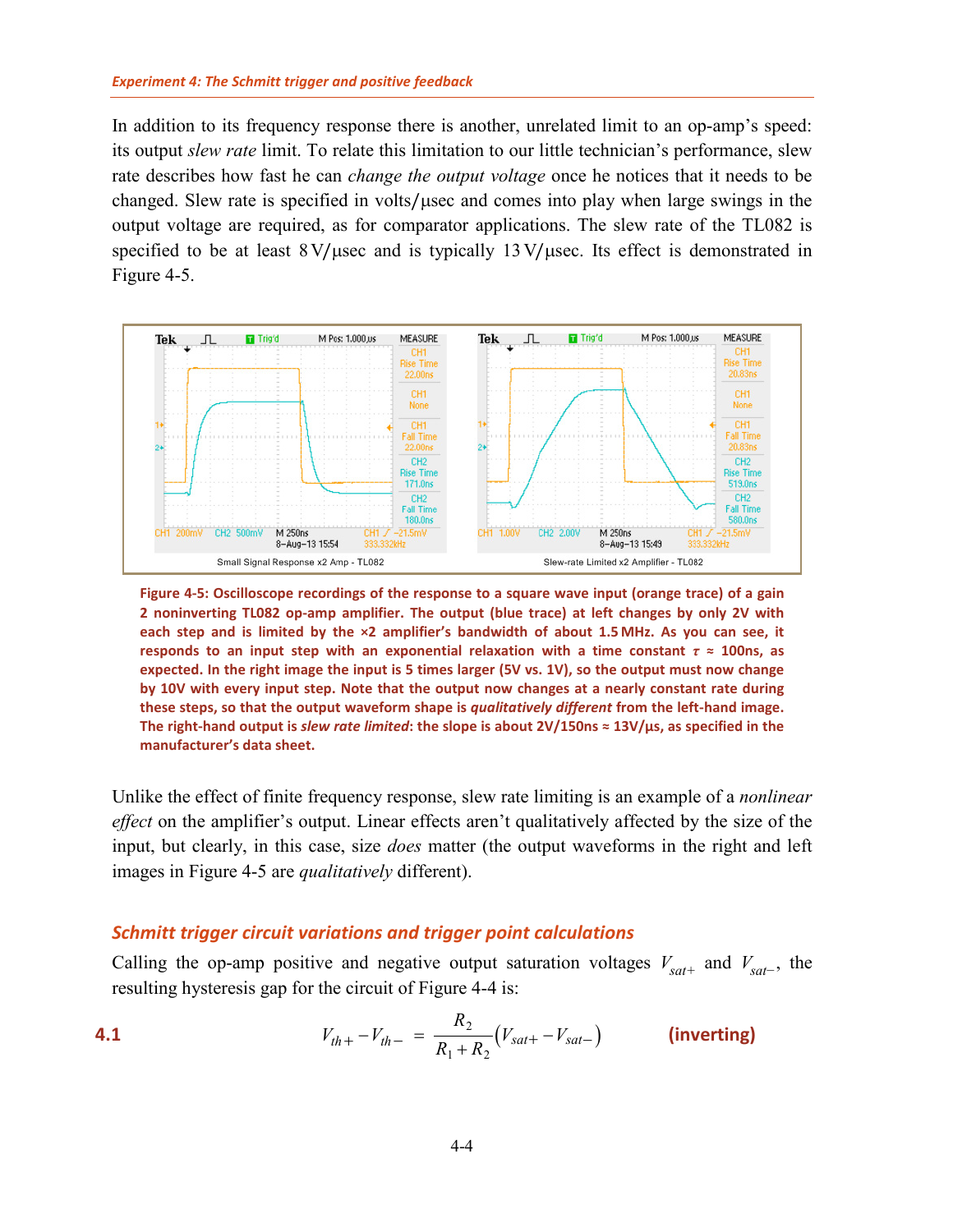For the TL082 with ±12V power supplies, the magnitudes of  $V_{\text{sat+}}$  and  $V_{\text{sat-}}$  are very slightly different, and  $V_{sat} - V_{sat-} \approx 21-22V$ . Because the bottom of  $R_2$  in [Figure 4-4](#page-5-2) is connected to ground, the threshold voltages  $V_{th+}$  and  $V_{th-}$  will be centered around 0V (assuming that  $V_{\text{sat}-} = -V_{\text{sat}+}$ ). Connecting the bottom of  $R_2$  to a voltage source differing from ground *will not affect the width of the hysteresis gap*, but it will center that gap around a nonzero mean threshold proportional to the applied reference voltage  $V_{ref}$  (see [Figure 4-6](#page-8-1) and equation [4.2\)](#page-8-2).

<span id="page-8-2"></span>**4.2** 
$$
\overline{V_{th}} = \frac{1}{2} (V_{th+} + V_{th-}) = \frac{R_1}{R_1 + R_2} V_{ref}
$$
 (inverting)

A noninverting Schmitt trigger may be implemented by simply swapping its input and reference voltage connections [\(Figure 4-6\)](#page-8-1), but now the formulas for the threshold voltages are different from those for the inverting case, because now the voltage divider affects  $v_{in}$ rather than  $V_{ref}$ :

<span id="page-8-4"></span><span id="page-8-3"></span>**4.3**

\n
$$
V_{th+} - V_{th-} = \frac{R_2}{R_1} (V_{sat+} - V_{sat-})
$$
\n(noninverting)

\n
$$
\overline{V_{th}} = \frac{1}{2} (V_{th+} + V_{th-}) = \frac{R_1 + R_2}{R_1} V_{ref}
$$
\n(noninverting)

## <span id="page-8-0"></span>*Additional Schmitt trigger circuit design considerations*

Note that equation [4.3](#page-8-3) places an important restriction on the ratio  $R_2/R_1$  for a noninverting Schmitt trigger: unless  $R_2 < R_1$ , the hysteresis gap ( $V_{th+}-V_{th-}$ ) will exceed the output voltage swing range of the op-amp ( $V_{sat} - V_{sat}$ ), and, depending on the reference voltage value  $V_{ref}$ , *one or both of the Schmitt trigger thresholds will be beyond the range of an op-amp's output* 



<span id="page-8-1"></span>**Figure 4-6: Inverting and noninverting Schmitt triggers with a supplied reference voltage** *Vref* **used**  to set the trigger thresholds. Note that the voltage source connected to the bottom of  $R_2$  in each circuit must have an output impedance  $\alpha R_2$  or the trigger points will be affected because of the **current flowing between the op-amp's output and that source.**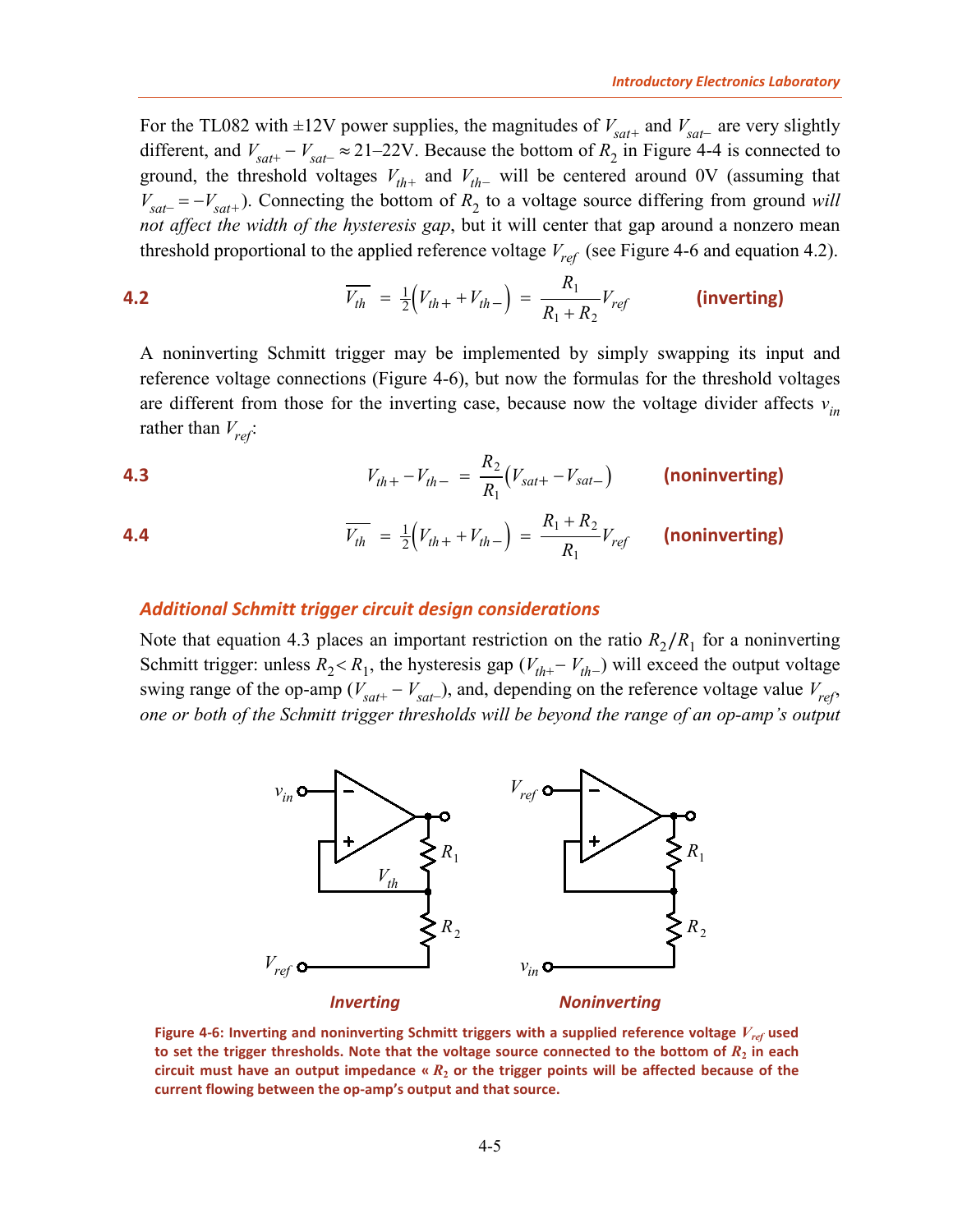*voltage*. Assuming that the input signal voltage range is limited to be between  $V_{\text{sat+}}$  and  $V_{\text{sat-}}$ , the circuit's output could experience *lock-up* at  $V_{sat+}$  or  $V_{sat-}$ , rendering the circuit useless!

For either circuit in [Figure 4-6,](#page-8-1) it is also important to remember that the voltage source connected to  $R_2$  must have a small output impedance, or that source's output impedance must be added to  $R<sub>2</sub>$  when calculating the trigger thresholds using equations [4.1](#page-7-2) through [4.4.](#page-8-4) If necessary, use a voltage follower between the source and  $R_2$ .

Another design consideration is the current required from the op-amp output to drive the voltage divider formed by resistors  $R_1$  and  $R_2$ . As the total feedback resistance  $R_1 + R_2$  is reduced, then the additional current drawn by them may cause significant changes in the opamp's behavior, and the circuit will not work as you expect. If, say, both are chosen to be 1 k, then their series resistance is 2k. When the op-amp output is at saturation (approx.  $\pm 11V$ ), then over 5mA will be required from the op-amp output. This relatively large current draw could reduce the TL082 op-amp's saturation voltages to only about  $\pm 9V$ , as shown in its data sheet, also reducing the hysteresis between the Schmitt trigger threshold voltages.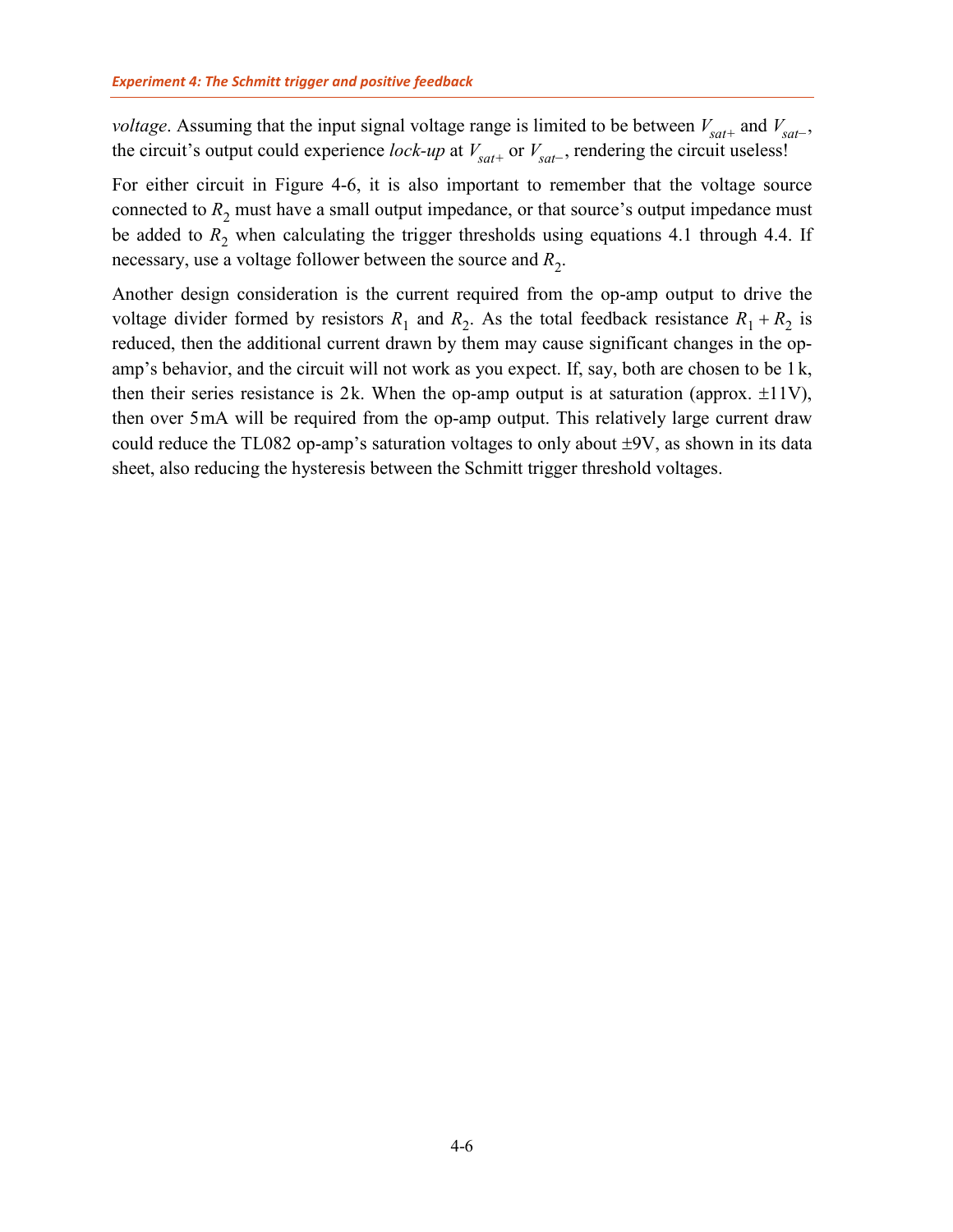#### **THE RELAXATION OSCILLATOR**

#### <span id="page-10-1"></span><span id="page-10-0"></span>*Simple, one op-amp oscillator*

If you feed the output of an inverting Schmitt trigger circuit back to its input through a *RC* voltage divider, you get a circuit whose output switches back and forth between the op-amp's two saturation limits: you have made a simple *relaxation oscillator* [\(Figure 4-7\)](#page-10-2).



<span id="page-10-2"></span>**Figure 4-7: A simple** *relaxation oscillator* **using a Schmitt trigger to alternately charge and discharge the capacitor** *C* **through the resistor** *R***. Whenever**  $v_C$ **, the voltage across** *C***, reaches a trigger threshold, the op-amp output voltage reverses to its opposite saturation limit. Thus the current through** *R* **changes sign, and the capacitor voltage moves toward the opposite threshold.**  Consequently,  $v_C$  oscillates between the Schmitt trigger's two threshold voltages as the op-amp **output switches back and forth between its two output saturation limits. The oscilloscope image**  shows  $v_C$  (CH1) and  $v_{out}$  (CH2) for trigger thresholds chosen so that  $f = 1/RC$ **.** 

As should be clear from the figure, the op-amp's output charges the capacitor *C* via a current supplied through resistor *R*. Because the capacitor's voltage is monitored by the op-amp's −*Input*, every time the voltage on *C* crosses a trigger threshold (the fraction of  $V_{sat}$  applied to the op-amp's +*Input*) the op-amp output switches to its opposite saturation voltage, changing the direction of the current through *R*. Thus the capacitor voltage then begins to move toward the new op-amp output voltage. Each op-amp output voltage change also changes the sign of the voltage at the op-amp's +*Input*, however, and the op-amp output will again change state when the capacitor's voltage reaches this opposite threshold. The process repeats indefinitely as shown by the oscilloscope screen image in [Figure 4-7.](#page-10-2)

The capacitor's voltage profile is a sequence of exponential relaxations toward the op-amp's alternating output saturation voltages,  $\pm V_{sat}$ , each relaxation interrupted when a threshold is reached. If the + and − saturation voltages are assumed to be equal, then each exponential relaxation is described by (changes sign with each op-amp output transition):

<span id="page-10-3"></span>**4.5** 
$$
v_C(t) = \pm \left[ V_{sat} - (V_{sat} + V_{th})e^{-t/RC} \right]
$$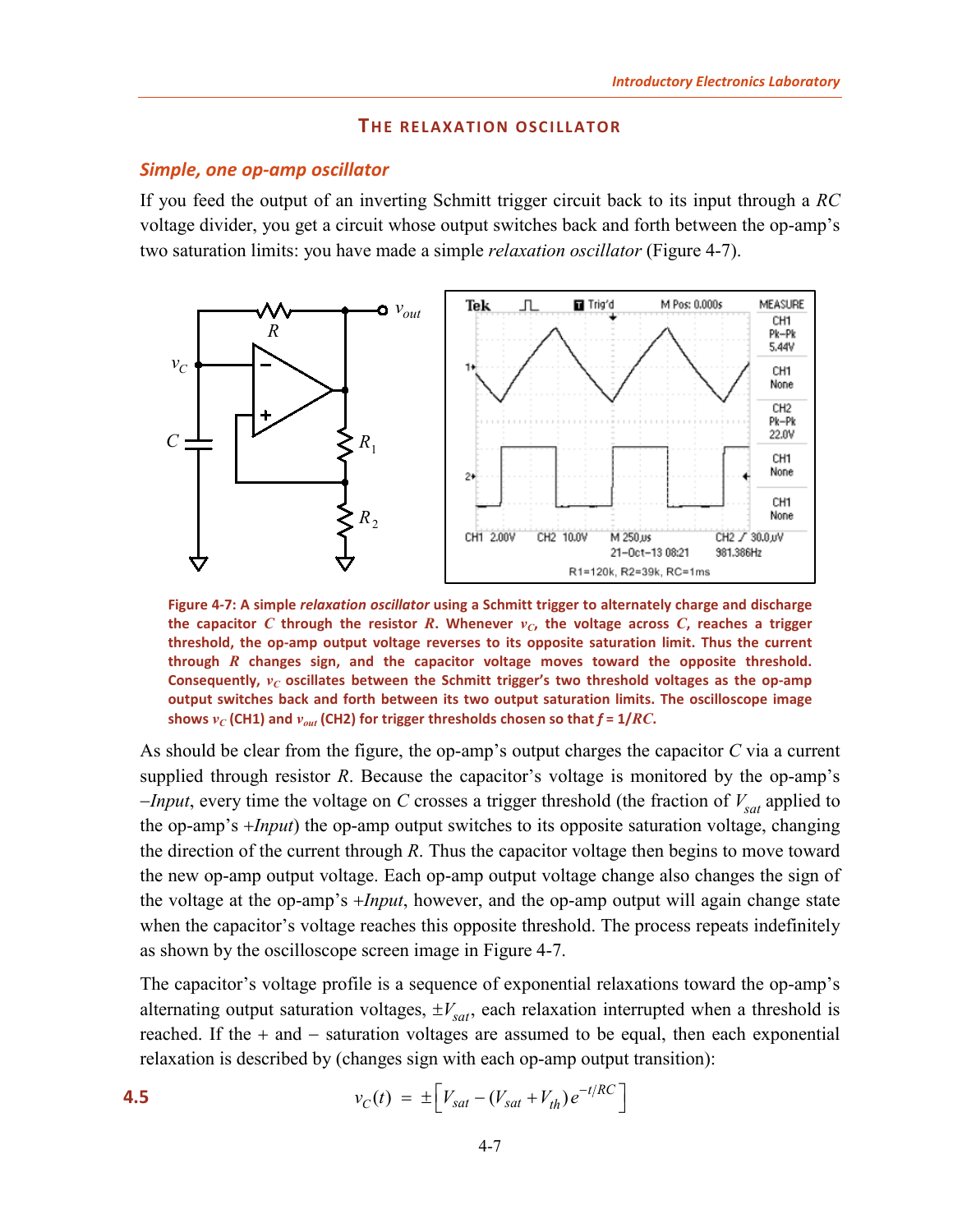To determine the oscillation period *T*, note that after each half-period the capacitor voltage reaches the next trigger threshold, so the expression inside the brackets in [\(4.5\)](#page-10-3) goes from  $-V_{th}$  at  $t = 0$  to  $+V_{th}$  at  $t = T/2$ . With equation [4.1](#page-7-2) relating the inverting Schmitt trigger circuit's  $V_{sat}$  and  $V_{th}$ , the relationship between the period *T* and the circuit's component values is:

$$
\frac{R_1}{R_2} = \coth\left(\frac{T}{4RC}\right) - 1
$$

where **coth** is the hyperbolic cotangent function. For example, if you want the oscillator period to equal the filter's *RC* time constant (*T* = *RC*), then  $R_1 = 3.08 R_2$ . Choosing the pair of standard resistor values  $R_1 = 120$  k and  $R_2 = 39$  k provides a close match to this ratio (within  $0.2\%$ ).

Note that the op-amp output must supply a current to the capacitor as high as  $(V_{sat} + V_{th})/R$ just after the op-amp output changes state — excessive current here will reduce  $V_{sat}$  as the op-amp tries to meet this output current requirement, distorting the output waveforms and lengthening *T*. Choosing  $R \ge 10$  k should limit the capacitor charging current to a reasonable level.

## <span id="page-11-0"></span>*Function generator*

Modifying the above relaxation oscillator to charge the capacitor with a constant current would then cause the capacitor's voltage to change at a constant rate rather than with an exponential relaxation. This may be accomplished by using an op-amp integrator rather than the simple *RC* pair of [Figure 4-7;](#page-10-2) the resulting circuit is shown in [Figure 4-8.](#page-11-1) In the figure op-amp U1 along with its *R* and *C* form the integrator, which is just an inverting amplifier



<span id="page-11-1"></span>**Figure 4-8: Integrator U1 coupled to Schmitt trigger U2 to form a simple** *function generator***, outputting triangle and square waveforms. Since the integrator is inverting, its output must go to a noninverting Schmitt trigger, so that reaching a trigger point reverses the capacitor's charging current. This means that we must have**  $R_1 > R_2$ **, or the circuit won't work.**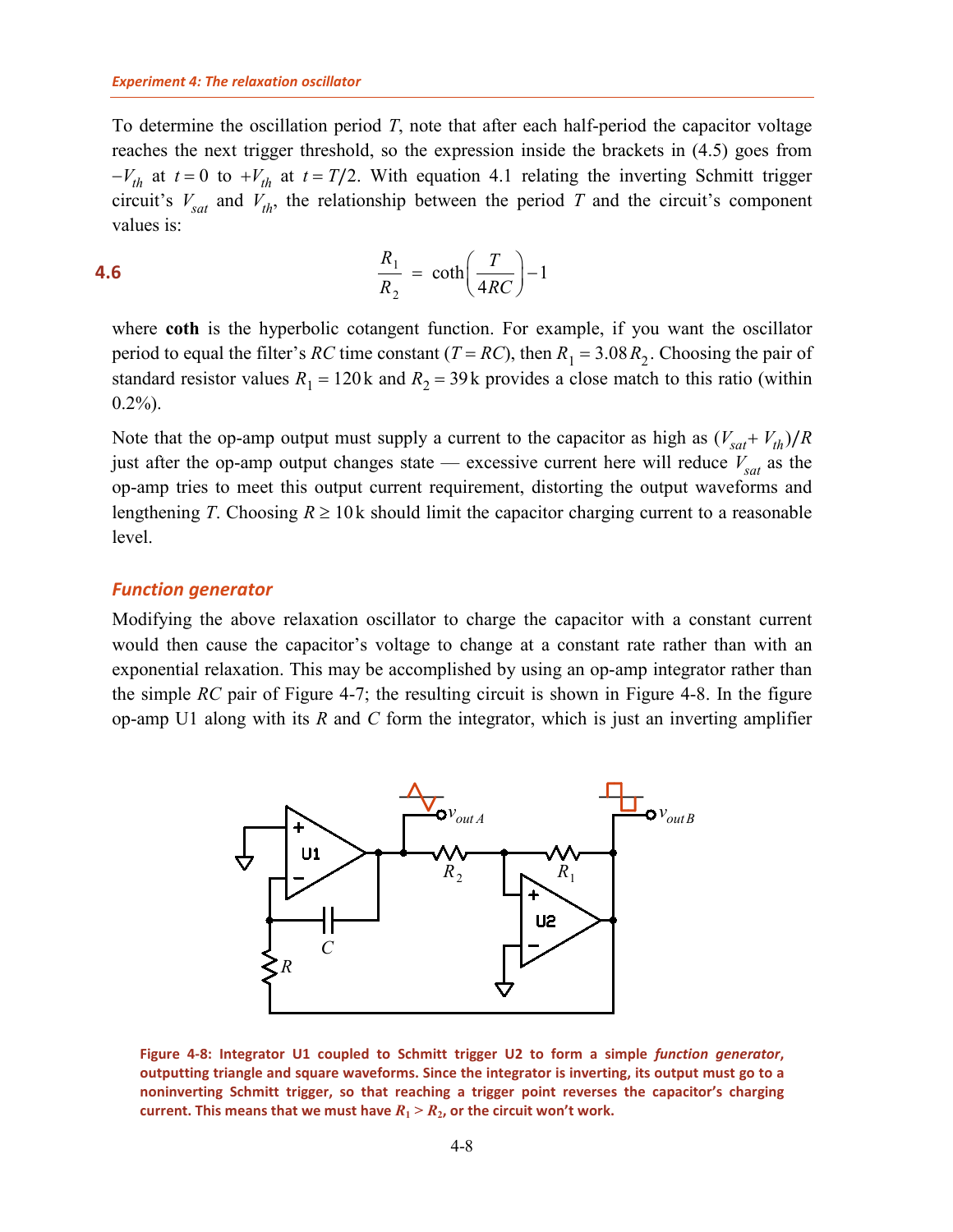with *C* as its feedback element.<sup>[1](#page-12-0)</sup> The input to *R* is the alternating saturation voltage of the noninverting Schmitt trigger composed of U2,  $R_1$ , and  $R_2$ .

Because op-amp U1's −*Input* will be a virtual ground (equal to its grounded +*Input*), the voltage across *R* will be U2's  $\pm V_{sat}$  output, and the current through *R* will be  $\pm V_{sat}/R$ . This must also be the current through the capacitor *C*, alternately charging and discharging it as op-amp U2's output changes sign:

<span id="page-12-1"></span>
$$
\frac{d}{dt}v_C(t) = I_C(t)/C = \pm V_{sat}/RC
$$

Since the voltage at the junction of *R* and *C* is 0 (a virtual ground), U1's output voltage will be  $-v<sub>C</sub>(t)$ . This means that U1's output voltage is a nice, linear ramp, going in a direction opposite to the polarity of U2's saturation voltage. As this output reaches a threshold voltage of the Schmitt trigger (U2,  $R_1$ , and  $R_2$ ), it reverses U2's saturation voltage, reversing the current through the integrator's *R* and *C*. U1's output voltage then ramps the other way until it reaches the Schmitt trigger's opposite threshold, repeating the process.

Thus the output of U1 in [Figure 4-8](#page-11-1) is a symmetric triangle-wave whose peak voltages are the Schmitt trigger's threshold voltages,  $\pm (R_2/R_1)V_{sat}$  (from equation [4.3\)](#page-8-3). As mentioned in the caption of [Figure 4-8,](#page-11-1) we must use the noninverting form of the Schmitt trigger because the integrator is inverting. Because U1's output will have a constant slope between triggers, the oscillation period is much easier to calculate for this circuit; the formula is left to the exercises.

[Figure 4-9](#page-13-0) [on page 4-10](#page-13-0) shows a circuit which incorporates both variable frequency and variable symmetry adjustments to the output waveforms. Note how the diodes select which side of the symmetry potentiometer is used to set the current through the integrator's capacitor (depending on the sign of U2's output). The voltage follower (U3) isolates the Schmitt trigger's square wave output and its frequency adjust potentiometer from the current load required by the integrator, so changing the symmetry potentiometer setting will not affect the voltage divider ratio set by the frequency potentiometer or op-amp U2's output saturation voltages.

[Figure 4-9](#page-13-0) presents one of the most complicated circuits we've considered so far. You should spend some time studying this circuit so that you understand how it works and how you would select values for the components (the prelab exercises will help you focus on this task!). Why is the resistor in series with the output of op-amp U3 necessary? You will design a circuit which replaces the frequency adjust potentiometer and its associated U3 voltage follower with a multiplier in order to set the function generator's frequency using a control voltage input.

<span id="page-12-0"></span><sup>&</sup>lt;sup>1</sup> The op-amp integrator circuit is described in greater detail in  $\frac{Experiment\ 2}{Example\ 2}$ . Equation 2.27 on page 2-35 describes the relationship between the integrator's output and input voltages. The function generator's overall feedback via the Schmitt trigger avoids the saturation problems of the simple integrator circuit described in Experiment 2, eliminating the need for the extra resistor  $R_{DC}$  used in the Experiment 2 integrator design.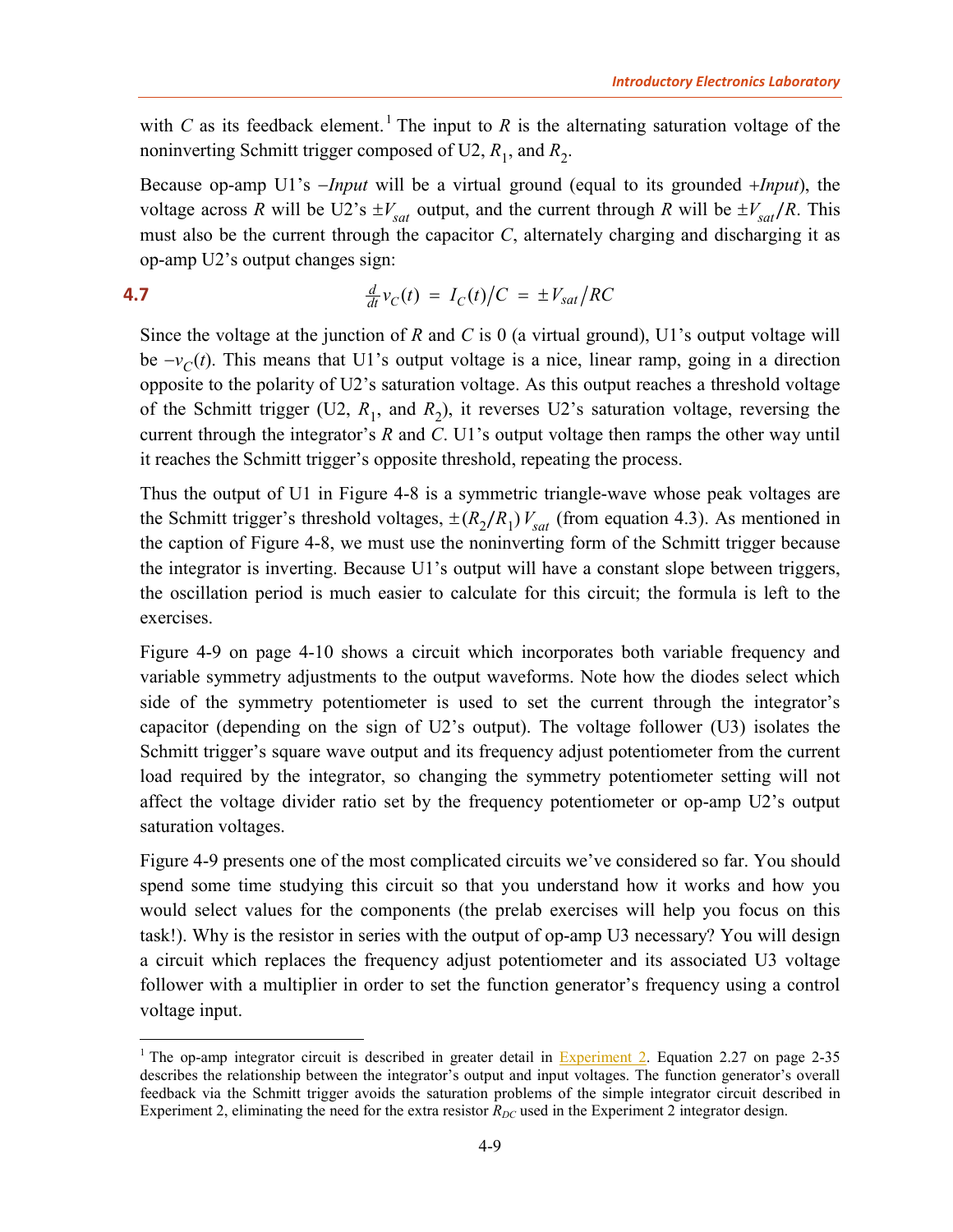

<span id="page-13-0"></span>**Figure 4-9: A function generator circuit with variable frequency and waveform symmetry. The voltage follower using op-amp U3 isolates the Schmitt trigger output and its frequency adjust potentiometer from the current load demands of the integrator, especially important when the symmetry potentiometer is set near one of its limits.**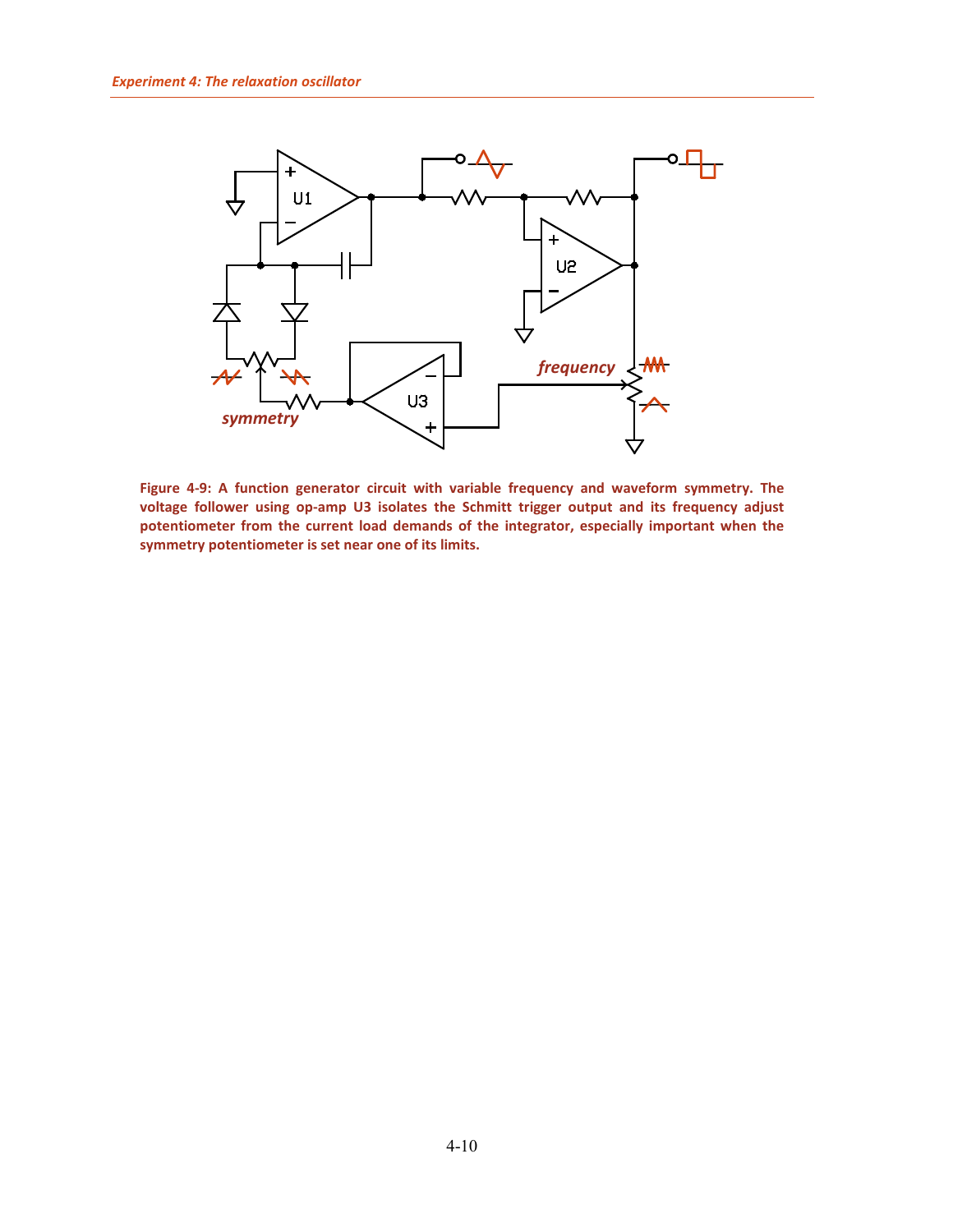## **THE 555 TIMER AND MULTIVIBRATOR CIRCUITS**

## <span id="page-14-1"></span><span id="page-14-0"></span>*Introduction*

Next we consider a special integrated circuit designed specifically for timing and oscillator applications: the *555 timer IC*, invented in 1971 by Hans R. Camenzind while working for *Signetics* (since absorbed into *NXP Semiconductors*). The version you will use for this experiment is the [TLC555,](http://www.sophphx.caltech.edu/Physics_5/Data_sheets/tlc555.pdf) an updated version manufactured by Texas Instruments. They and other companies also manufacture copies of the original version: for example, the [LM555,](http://www.sophphx.caltech.edu/Physics_5/Data_sheets/lm555.pdf) produced by Fairchild (now part of ON Semiconductor). The LM555 data sheet gives a very few examples of the sorts of circuits you can build using this versatile device; a more thorough discussion of the device and its applications is provided in the original [Application](http://www.sophphx.caltech.edu/Physics_5/Data_sheets/555appnote.pdf)  [Note.](http://www.sophphx.caltech.edu/Physics_5/Data_sheets/555appnote.pdf) Interestingly, *[Wikipedia](https://en.wikipedia.org/wiki/555_timer_IC)*® claims that the 555 timer is the most popular IC ever made — selling, for example, over a billion units in 2003 alone. The 555 timer is an example of a *mixed signal* or *interface* IC, incorporating both analog and digital circuitry. Before describing its operation in detail, we will first examine its digital element, a so-called *RS flipflop*.

## <span id="page-14-2"></span>*The RS flip-flop*

The heart of the 555 timer IC is its *RS* (*R*eset-*S*et) flip-flop: a type of digital circuit which determines the *operating state* of the device. The schematic logic symbol and operation of a generic *RS* flip-flop are diagrammed in [Figure 4-10.](#page-14-3) A *flip-flop* is the generic term designers use for a two-state digital element which changes its operating state only when some particular sequence of input signals is encountered; otherwise it remains in its current state. In other words, a flip-flop is an elementary, 1-bit digital *memory*. As shown in [Figure 4-10,](#page-14-3) our flip-flop has two inputs: *Set* (S) and *Reset* (R). A binary logic 1 (*true*) applied to one input



<span id="page-14-3"></span>**Figure 4-10: A generic** *RS* **flip-flop and its operation. Inputting a logic 1 to either one of the two terminals S or R determines the Q output terminal's logic state as shown by the logic table and the state diagram; the ^Q terminal's output state will assume the opposite of Q's state (0 if 1, 1 if 0). While both inputs are held at logic 0, the Q and ^Q output terminal values will be maintained.** 

**\* Although the behaviors of the Q and ^Q outputs of a generic RS flip-flop are undefined when both the S and R inputs are logic 1 at the same time, the 555 timer IC flip-flop gives precedence to its S input, setting Q to 1 and ^Q to 0.**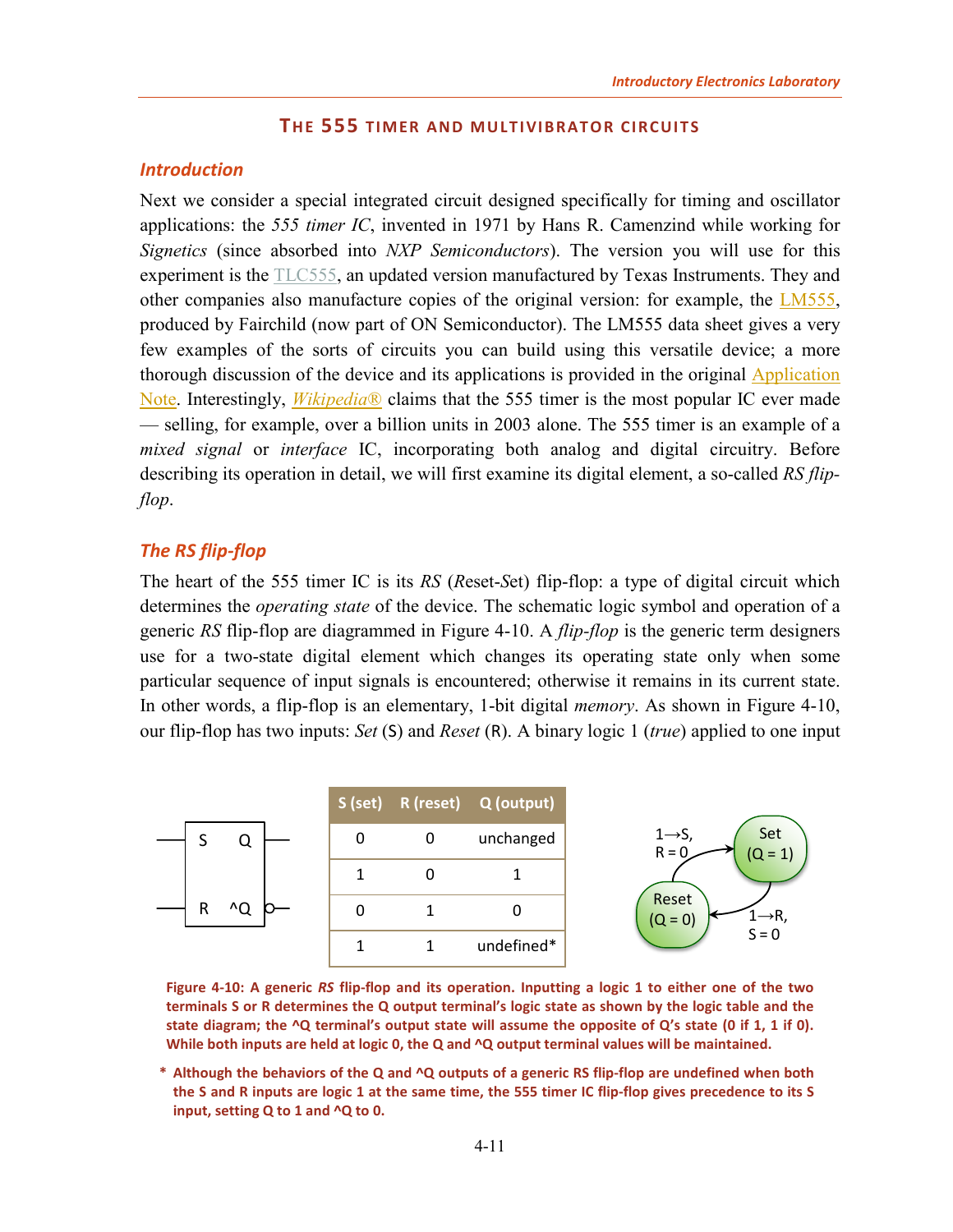drives the *RS* flip-flop to its corresponding operating state: *Set*  $(Q = 1; \Delta Q = 0)$  or *Reset*  $(Q$  $= 0$ ;  $\Delta Q = 1$ ). Unlike the case for a generic *RS* flip-flop, if both inputs are logic 1 at the same time the 555 flip-flop gives priority to its S input. The flip-flop then maintains its established state as long as the inputs are both 0.

#### <span id="page-15-0"></span>*555 timer operation*

[Figure 4-11](#page-15-1) shows a functional block diagram and the device *pinout* for the complete 555 timer IC, which at first glance seems very complicated. Let's start with its power supply terminals: *V+ Power* and *Ground*. The TLC555 device's recommended power supply voltage range is +2V to +15V (with respect to its ground terminal). **All input voltages to the 555 must remain between the values established by** *V+ Power* **and** *Ground* **!**

The 555's internal *RS* flip-flop figures prominently in determining its behavior. The flipflop's operating state sets the condition of the two 555 output terminals, *Output* and *Discharge.* Its *R* and *S* inputs in turn come from comparators which monitor the voltages on the 555's *Threshold* and *Trigger* inputs, respectively. The reference voltages for these comparators come from a three-resistor voltage divider between the IC's power supply and ground. In the original 555 IC, these resistors all have values of 5 k, so that the reference voltages will be 2/3 and 1/3 of the power supply voltage. In the TLC555 the common value of the three "resistors" is unspecified by its data sheet but should be around  $100 \text{ k}$ .<sup>[2](#page-15-2)</sup>

The 555 *Discharge* terminal can be either in a high impedance state (*off*) or connected to the 555's ground terminal (*on*, *shorted* ), as indicated by the switch in the functional diagram. As



<span id="page-15-1"></span>**Figure 4-11: The** *555 Timer* **IC. Shown are both its functional block diagram and the IC** *pinout***, or pin numbering scheme and identification. The heart of the circuit is its** *RS flip-flop* **whose operating state determines the 555 outputs** *Out* **and** *Disch***. Voltages at the** *Thresh* **and** *Trig* **inputs are used to trigger two analog comparators which in turn control the flip-flop's state.**

<span id="page-15-2"></span><sup>&</sup>lt;sup>2</sup> Legend has it that the original 555 IC got its designation from its three 5k resistors, but Wikipedia® disputes this claim. In the TLC555 the three are not resistors at all, but three pairs of MOS (metal-oxide-semiconductor) transistors emulating large-valued resistors.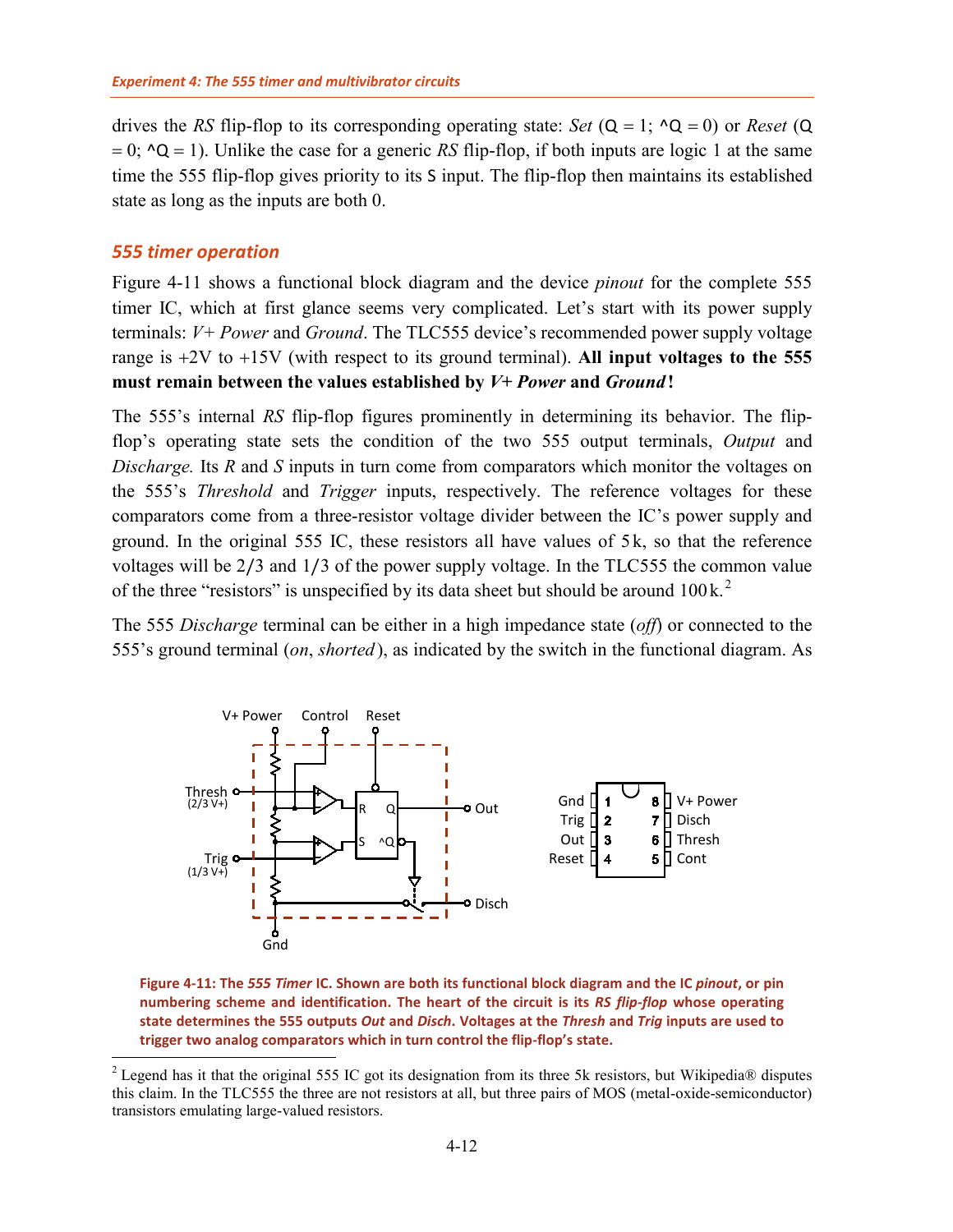its name suggests, this terminal's purpose is to periodically discharge an external timing capacitor used with the 555. The IC also has a separate *Reset* terminal input (see [Figure 4-11\)](#page-15-1) which overrides any other command to its internal flip-flop and drives it to its *Reset* state (the little circle on the wire from the *Reset* input at the top of the flip-flop in means that it is active when its input is *Low*: a 0V input commands the flip-flop to *Reset*; otherwise the pin should be connected to *V+ Power* to inactivate it.). Finally, the *Control* pin can be used to directly adjust the threshold and trigger reference voltages in order to modulate the timing of the IC's output signal.

<span id="page-16-1"></span>The following state table itemizes the possible input combinations and how they affect the 555 output terminals.

| Reset (pin 4) | Trigger (pin 2)  | Threshold (pin 6) | Output (pin 3)    | Discharge (pin 7) |
|---------------|------------------|-------------------|-------------------|-------------------|
| high          | $LOW (< 1/3 V+)$ | $\blacksquare$    | HIGH (near $V+$ ) | <b>OPEN</b> (off) |
| high          | high             | low               | no change         | no change         |
| high          | high             | $HIGH$ (> 2/3 V+) | Low (near Gnd)    | Short to Gnd (on) |
| $LOW (0.4V)$  | -                | ۰                 | Low (near Gnd)    | Short to Gnd (on) |

**Table 4-1** *555 Timer State Table*

**The** *ACTIVE* **state of each input is highlighted with italics, as shown. The** *Reset* **input (active when**  *LOW***) overrides all other inputs; otherwise** *Trigger* **overrides** *Threshold* **when determining the flipflop state. The active response state is** *Output HIGH***,** *Discharge OPEN***. Connect** *Reset* **to** *V+ Power* **(pin 8) if it is not used.**

The normal sequence of events when using the 555 is as follows (the *Reset* pin is kept *high*):

- 1. The *Trigger* pin is brought *low*, setting *Output* to *high* and *Discharge* to *open.* The *Threshold* pin should also be *low*.
- 2. With the *Threshold* pin *low*, the *Trigger* is brought back to *high*; the outputs remain unchanged: *Output* is *high* and *Discharge* is *open*.
- 3. After some time, the *Threshold* is brought *high*, which resets the *Output* to *low* and shorts *Discharge* to ground.
- 4. Finally, *Threshold* is brought back *low*.

Let's now see how to use this event sequence to do something interesting...

# <span id="page-16-0"></span>*Astable multivibrator (relaxation oscillator)*

The first application of the 555 IC we consider, [Figure 4-12](#page-17-0) [on page 4-14,](#page-17-0) is as an *astable multivibrator* (which is the name used for a relaxation oscillator by digital electronics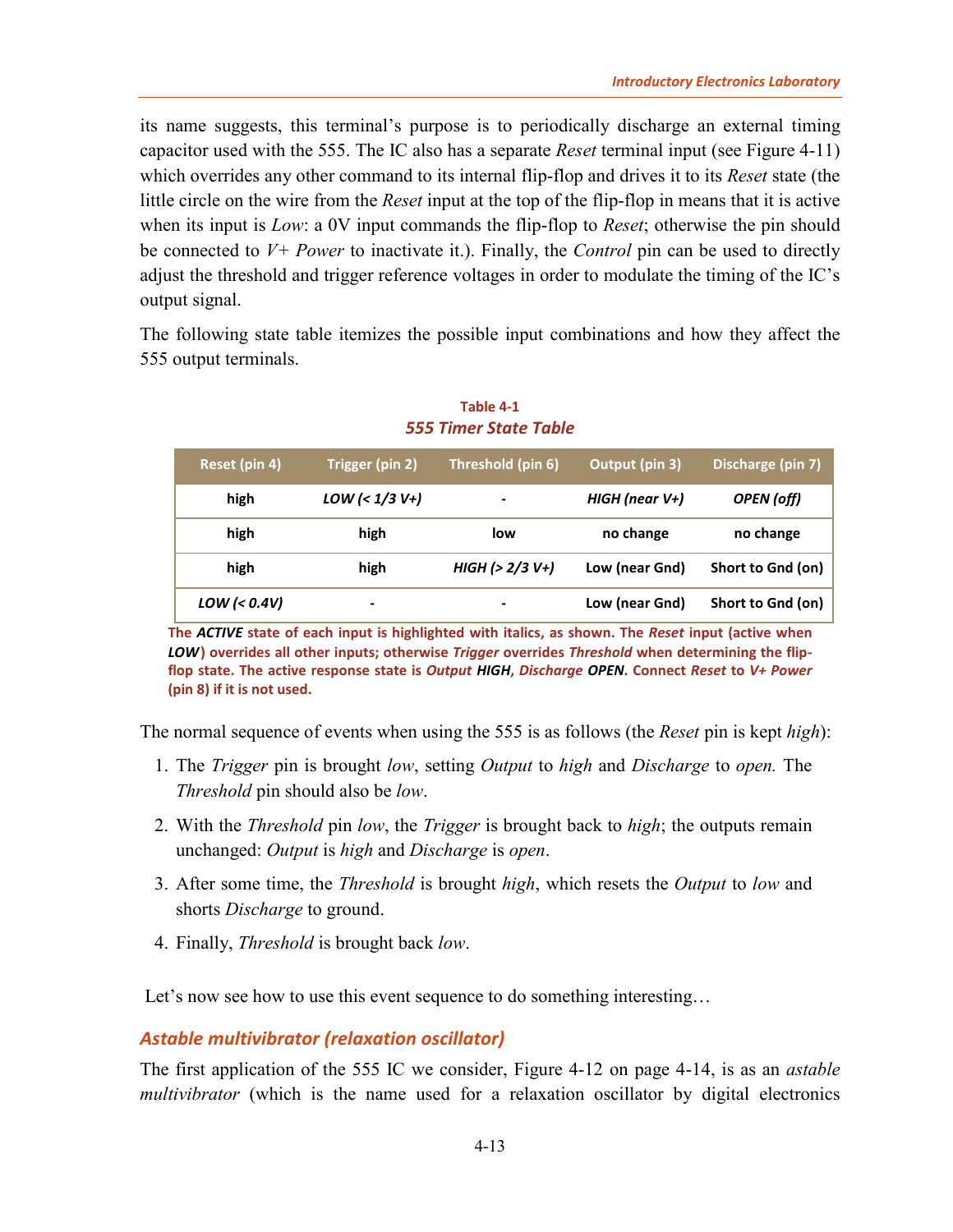

<span id="page-17-0"></span>**Figure 4-12: Astable multivibrator using the 555. The**  $V_C$  **and**  $V_{out}$  **waveforms are similar to those for the simple relaxation oscillator in [Figure 4-7.](#page-10-2) The graph at right is from the [TLC555 Data Sheet](http://www.sophphx.caltech.edu/Physics_5/Data_sheets/tlc555.pdf) (Copyright © 1983–2019, Texas Instruments Incorporated); it shows how** *total* **resistance**  $R_A$  **+ 2** $R_B$ **and capacitor selection affect the output frequency. IC pin numbers are shown next to the 555 terminals in the schematic.**

engineers). The idea is to repeatedly charge and discharge a capacitor  $(C_1)$  while monitoring its voltage using the 555's *Trigger* and *Threshold* inputs. The capacitor will be charged using the system power supply voltage  $(V_{\text{supply}})$  through resistors  $R_A$  and  $R_B$ ; when the capacitor's voltage  $(V_C)$  reaches the *Threshold* reference  $(2/3 V_{\text{supply}})$ , the flip-flop changes state and shorts the *Discharge* terminal to ground: this then discharges the capacitor through  $R_B$ . When  $V_C$  has discharged to the *Trigger* reference voltage (1/3  $V_{\text{supply}}$ ), the 555's flip-flop again changes state, opening the *Discharge* terminal so that the capacitor again starts to charge, repeating the process.

Thus  $C_1$ 's voltage  $V_C$  relaxes back and forth between 1/3 and 2/3 of the supply voltage with time constants  $(R_A + R_B)C_1$  when rising and  $R_B C_1$  when falling, so the oscillator period will be proportional to the resistance  $R_A + 2R_B$ , use this sum when referring to the resistance curves in the graph accompanying the schematic in [Figure 4-12.](#page-17-0) Because the capacitor's charging time constant is longer than its discharge time constant, the output waveform's *duty cycle* (ratio of high duration to the total period) will be greater than 50%.

The TLC555 has very high impedance inputs for its *Trigger* and *Threshold* terminals, so large resistor values may be used to achieve very long oscillator periods; only about 10pA is drawn by either input terminal, and the leakage current into the *Discharge* terminal is only about 100pA when it is open. Oscillator periods of a few hours or longer are easily achievable.

When the *Discharge* terminal is shorted to ground,  $V_{\text{supply}}$  is applied across  $R_A$ , and this current will add to the capacitor's discharge current through  $R_B$  also flowing into the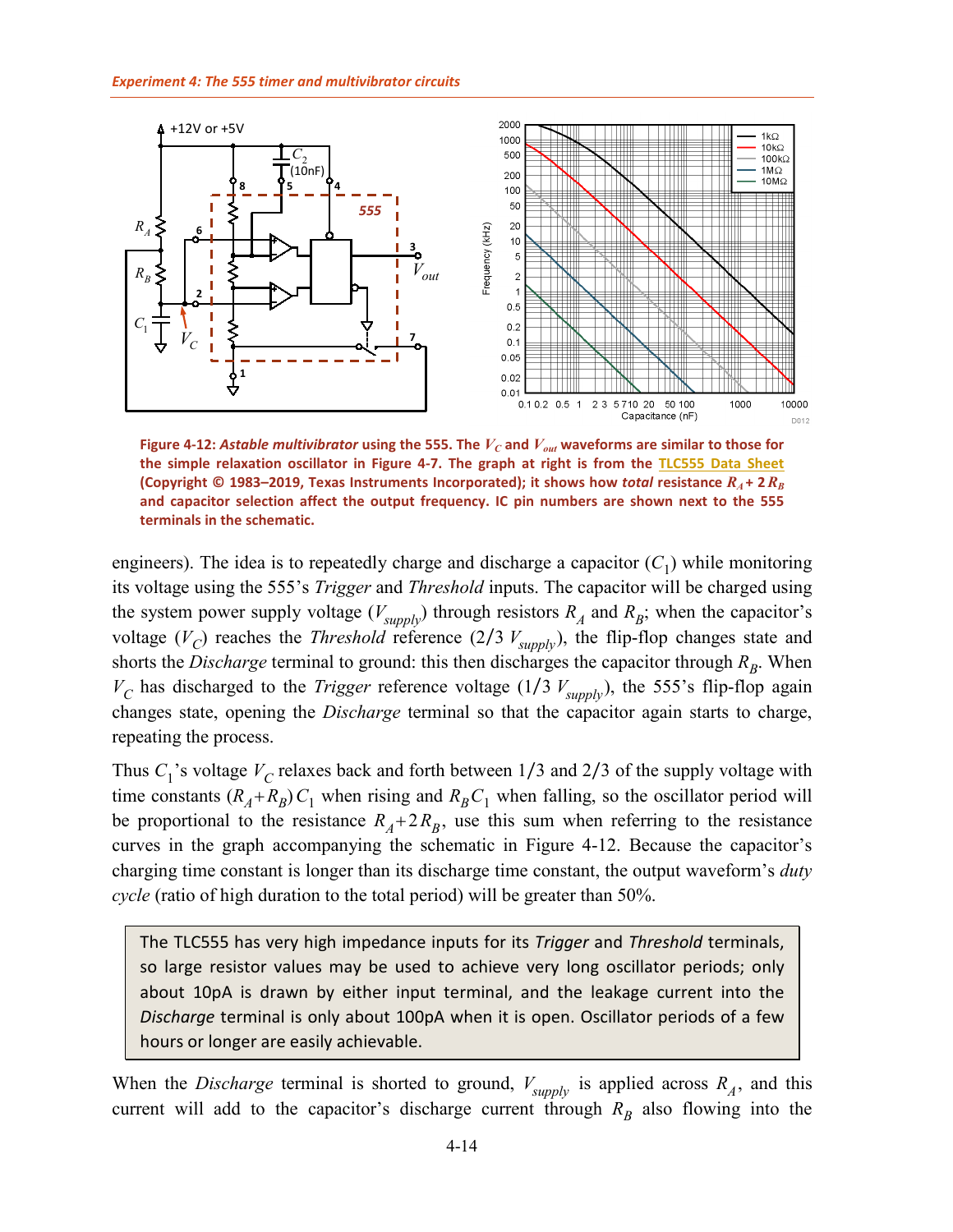*Discharge* terminal. Clearly, the values of  $R_A$  and  $R_B$  should be large enough (at least a few  $k\Omega$ ) to keep these currents from becoming excessive.

The 555's *Reset* and *Control* input terminals aren't needed for this application, but they can't be ignored. *Reset* (pin 4) should be tied to the 555's *V+ Power* (pin 8) so that noise will not cause spurious resets. Similarly, *Control* (pin 5) should be connected to pin 8 through a small capacitor  $C_2 \sim 10$  nF to keep noise from affecting the comparators' trigger points.



#### <span id="page-18-0"></span>*Monostable Multivibrator (one-shot)*

<span id="page-18-1"></span>**Figure 4-13:** *Monostable multivibrator* **using the 555. Whenever** *Vtrig* **is brought below 1/3** *Vsupply* **the output goes high and capacitor**  $C_1$  **starts to charge through resistor**  $R_A$ **. When the capacitor voltage reaches 2/3** *Vsupply***, the output goes low, the** *Discharge* **terminal is shorted to ground, and**  *C***<sup>1</sup> is discharged back to 0. The oscilloscope shows trigger event inputs (CH1) and the resulting pulse outputs (CH2). Note that for proper operation, the trigger pulse input must be shorter than the resulting output pulse width.**

Whereas neither the high nor the low output state of a relaxation oscillator is *stable* (because each state eventually changes to the other without any external input to the circuit), one of the states of a *monostable multivibrator* is stable — an external trigger input is needed to make the circuit transition to its other output state. The other state, however, is *unstable*: after some time the circuit will transition back to its stable state and remain there until another trigger event occurs. The idea is that a trigger event causes the circuit to emit a single pulse of a fixed width and then return to its original, quiescent state. For this reason the monostable multivibrator is also called a *one-shot*: one output pulse for each input trigger.

[Figure 4-13](#page-18-1) [\(above\)](#page-18-1) shows how to implement a simple one-shot using the 555 timer. Assume the capacitor  $C_1$  is discharged and the 555's *Trigger* input voltage ( $V_{trig}$ ) is greater than 1/3 of the power supply voltage  $(V_{\text{subbl}})$ . Assume further that the 555 is in its *Reset* state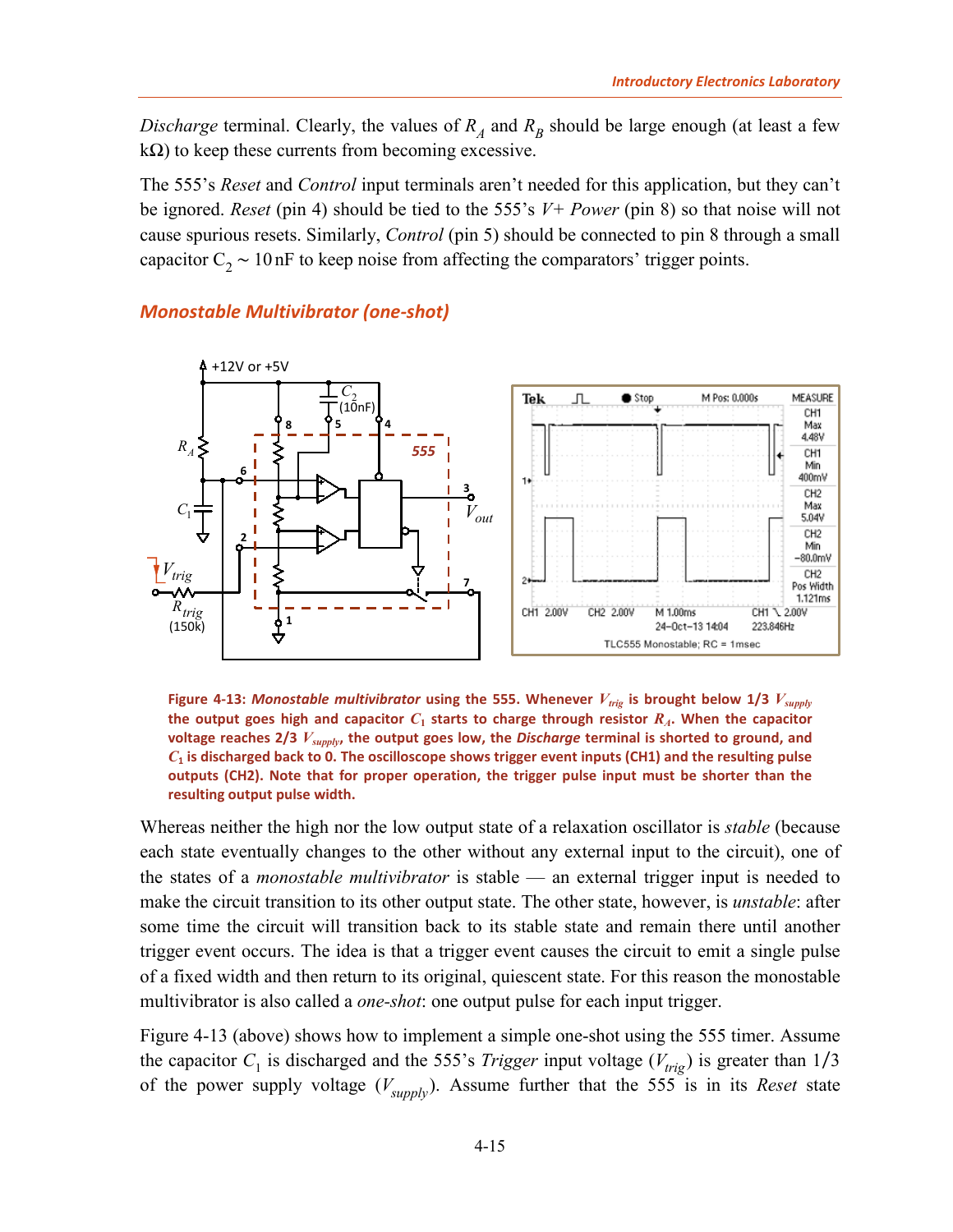$(V<sub>out</sub> = 0$  and the *Discharge* terminal shorted to ground). This is the circuit's *stable* (quiescent) state.

A *trigger event* occurs when  $V_{trig}$  is momentarily taken well below  $1/3V_{\text{subply}}$ . Now the 555 transitions to its active state: the *Discharge* terminal opens and  $V_{out}$  goes high. The capacitor then charges through  $R_A$  toward  $V_{\text{supply}}$ ; when its charge reaches  $2/3V_{\text{supply}}$ , the 555 *Threshold* is triggered. If before this happens  $V_{trig}$  has been returned to its quiescent state (well above  $1/3 V_{\text{sub}}$ ) then the 555 will return to its *Reset* state, lowering  $V_{\text{out}}$  and discharging the capacitor back to ground. The time it takes the capacitor voltage to relax from 0V to 2/3  $V_{\text{supply}}$  is just over one time constant, i.e.  $\approx 1.1R_A C_1$ .

Note that if the trigger input voltage remains below  $1/3 V_{\text{sumply}}$ , then the 555 will remain in its active state ( $V_{out}$  high), since the *Trigger* comparator overrides the *Threshold* comparator (see [Table 4-1](#page-16-1) [on page 4-13\)](#page-16-1). If the capacitor voltage has exceeded  $2/3$  of  $V_{\text{subplv}}$ , then as soon as  $V_{trig}$  goes back above 1/3  $V_{\text{supply}}$  the 555 will change state, and its output will immediately return to 0.

The IC's *Trigger* input (pin 2) is protected against excessively low or high  $V_{trig}$  voltages  $(V_{trig} < 0$  or  $V_{trig} > V_{supply}$ ) by the resistor  $R_{trig} = 150$  k. This resistor limits the current flow within the 555 IC during these  $V_{trig}$  excursions so that the 555 isn't permanently damaged.

As with the astable multivibrator circuit, input signals to the 555's Reset and Control pins aren't required for this application, so properly connect them as described before (as in [Figure 4-12](#page-17-0) and [Figure 4-13\)](#page-18-1).

## <span id="page-19-0"></span>*Additional 555 applications*

So far we have just scratched the surface of the many applications of the 555 IC. Many more are described in the [LM555 datasheet](http://www.sophphx.caltech.edu/Physics_5/Data_sheets/lm555.pdf) and the [555 Application Note.](http://www.sophphx.caltech.edu/Physics_5/Data_sheets/555appnote.pdf) The web, of course, has sites with myriads of circuits; check out [http://www.555-timer-circuits.com.](http://www.555-timer-circuits.com/)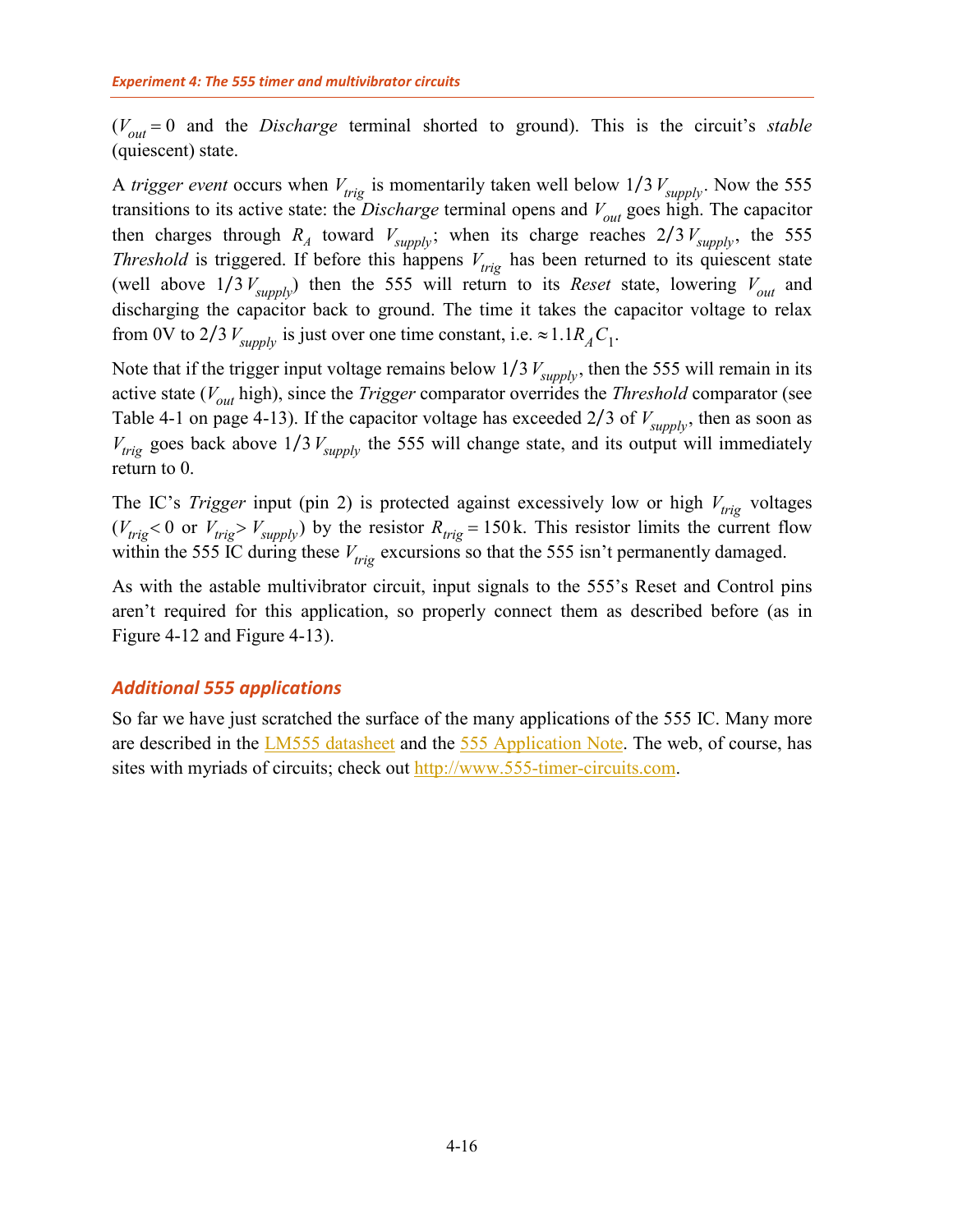# **PRELAB EXERCISES**

- <span id="page-20-0"></span>1. Consider the function generator circuit in [Figure 4-8](#page-11-1) [on page 4-8.](#page-11-1) Sketch the waveform at op-amp U2's +*Input* terminal.
- <span id="page-20-2"></span>2. Use equations [4.3](#page-8-3) [on page 4-5](#page-8-3) and [4.7](#page-12-1) [on page 4-9](#page-12-1) to show that the oscillation period *T* of the simple function generator circuit in [Figure 4-8](#page-11-1) is given by:

<span id="page-20-1"></span>**4.8**  $T = 4RC (R_2/R_1)$ 

Will the circuit work if  $R_2 > R_1$  (consider equation [4.3\)](#page-8-3)? What should be the generator frequency *f* if  $R = 10k$ ,  $C = 0.1 \mu F$ ,  $R_1 = 10k$ , and  $R_2 = 1 k$ ? What is the output amplitude (peak-to-peak) of the triangle wave output at U1 if the square wave amplitude output at U2 is 22V peak-to-peak?

3. How does the symmetry control potentiometer in [Figure 4-9](#page-13-0) [on page 4-10](#page-13-0) affect the output waveform symmetry (how does this part of the circuit work)? Does it change the output frequency by any significant amount when it is adjusted? If the magnitude of the maximum output current available from an op-amp is 10mA and the magnitude of its saturation voltage is 11V, then what is the minimum allowable value for the resistor in series with the output of op-amp U3 for the circuit to work properly?

How does the frequency control potentiometer in [Figure 4-9](#page-13-0) affect the output frequency? Does it affect the waveform symmetry to any significant degree when it is adjusted?

- 4. Consider the monostable multivibrator circuit in [Figure 4-13](#page-18-1) [on page 4-15.](#page-18-1) Sketch the voltage waveform at the 555 IC pin 6 (its *Threshold* terminal) to accompany the trigger voltage and output voltage waveforms shown in the oscilloscope screen shot.
- <span id="page-20-3"></span>5. Return to the function generator circuit in [Figure 4-8](#page-11-1) [on page 4-8.](#page-11-1) How could you add a multiplier (using the MPY634) to that circuit to provide an input so that an applied voltage will determine the function generator's frequency? Such a circuit is called a *VCO* for *voltage-controlled oscillator*.

Design a circuit which will output a frequency proportional to the input control voltage applied to the circuit such that half the original circuit frequency  $(1/T)$ , where *T* comes from equation [4.8](#page-20-1) above) will be generated when the control voltage is  $\approx$  5V (it's ok if the circuit cannot quite generate a frequency as high as 1/*T*, since the multiplier output will be <10V). Provide a complete schematic of your circuit using the component values supplied in problem [2](#page-20-2) above and assigning values to any additional components you might add.

Are there limits to the input control voltage beyond which the circuit stops working?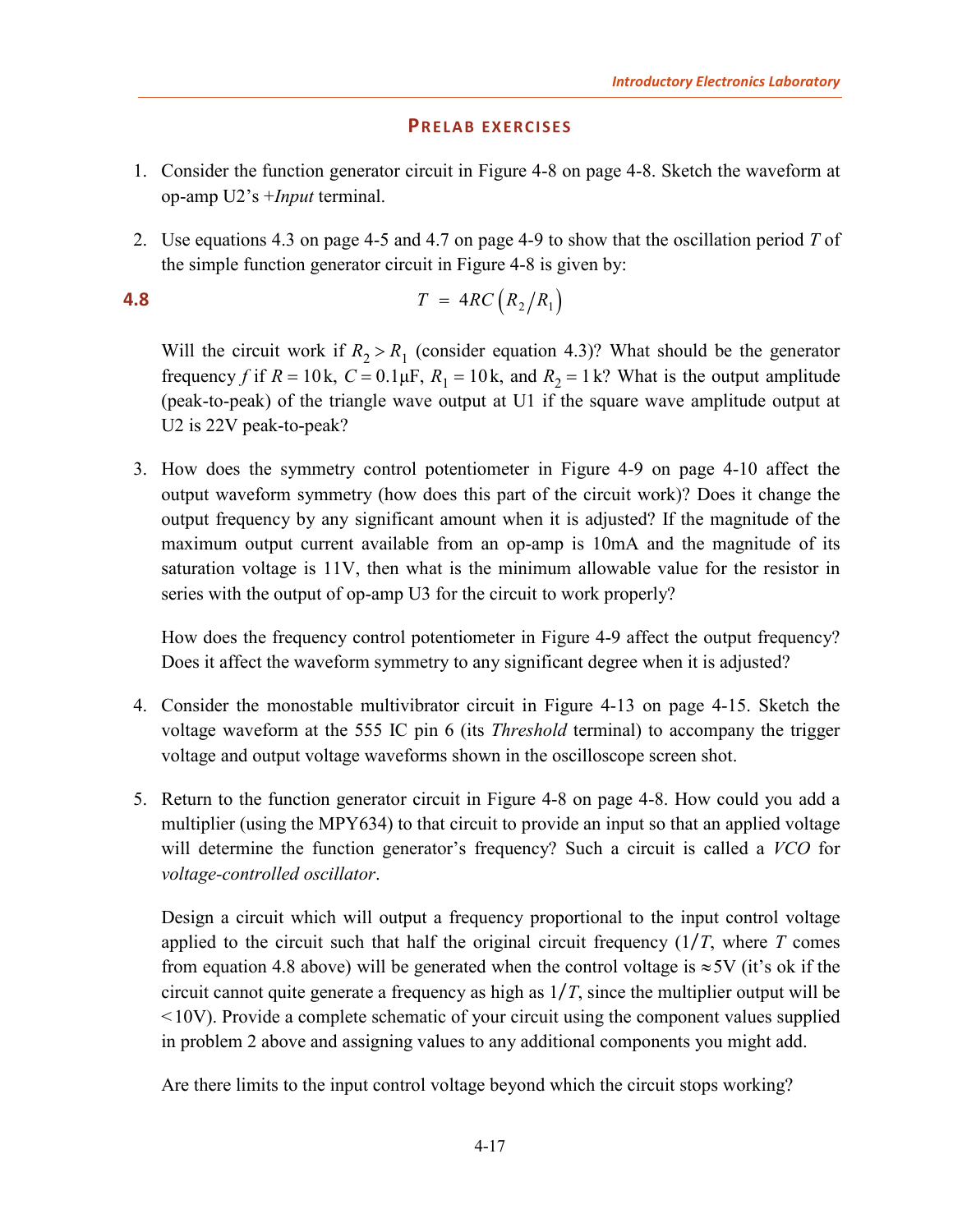# **LAB PROCEDURE**

# <span id="page-21-1"></span><span id="page-21-0"></span>*Overview*

During lab you will investigate the behavior of a Schmitt trigger circuit and measure its hysteresis and its op-amp's slew rate. You will then look at a couple of relaxation oscillator circuits, including the circuit you designed in response to Prelab exercise problem [5.](#page-20-3)

Next you will build an astable multivibrator circuit using a TLC555 timer IC. To accomplish this task you will need to construct the circuit in the breadboard area of the analog circuit trainer, including installing the integrated circuit and correctly wiring to its pins. This will help prepare you for your upcoming project work, which will be built completely on such a breadboard. *Make sure you pay attention to the clock during lab and budget enough time to complete this work!*

# <span id="page-21-2"></span>*The Schmitt trigger and op-amp slew rate*

Build an inverting Schmitt trigger [\(Figure 4-4](#page-5-2) [on page 4-2\)](#page-5-2) using one of the op-amps on the analog trainer which have installed resistors available on its *+Input*. Using a triangle-wave input signal, measure its trigger thresholds  $V_{th+}$  and  $V_{th-}$ . Briefly note how these thresholds change when you change the feedback resistor values. See if you can use the **XY** display mode of the oscilloscope to generate a hysteresis plot like the center image in [Figure 4-4.](#page-5-2)

Return the oscilloscope to its **YT** display mode. Input a 100 kHz square-wave signal to your Schmitt trigger. Expand the oscilloscope's horizontal time resolution around one of the opamp output transitions. Does the transition resemble that in the right-hand image of [Figure](#page-7-1)  [4-5](#page-7-1) [on page 4-4?](#page-7-1) Estimate the op-amp's slew rate.

# <span id="page-21-3"></span>*Function generator*

Construct the function generator circuit shown in [Figure 4-8](#page-11-1) [on page 4-8.](#page-11-1) With installed resistor and capacitors available on the trainer, use the component values listed in Prelab exercise problem [2.](#page-20-2) Take an oscilloscope screen shot showing the both the triangle and square waveform outputs. Does your oscillator's frequency *f* and its triangle wave amplitude agree with your solution to problem [2?](#page-20-2)

# <span id="page-21-4"></span>*Voltage-controlled oscillator (VCO)*

Using your solution to Prelab problem [5,](#page-20-3) add a multiplier to your function generator circuit to convert it to a *VCO*. Test its performance using the signal generator to generate a constant DC voltage for your circuit's frequency control input (your TA or the lab instructor can show you how to set up the signal generator).

Next use a low-frequency sine wave signal generator output (with an appropriate amplitude and **DC offset**) to modulate the output frequency of your VCO. Trigger the oscilloscope from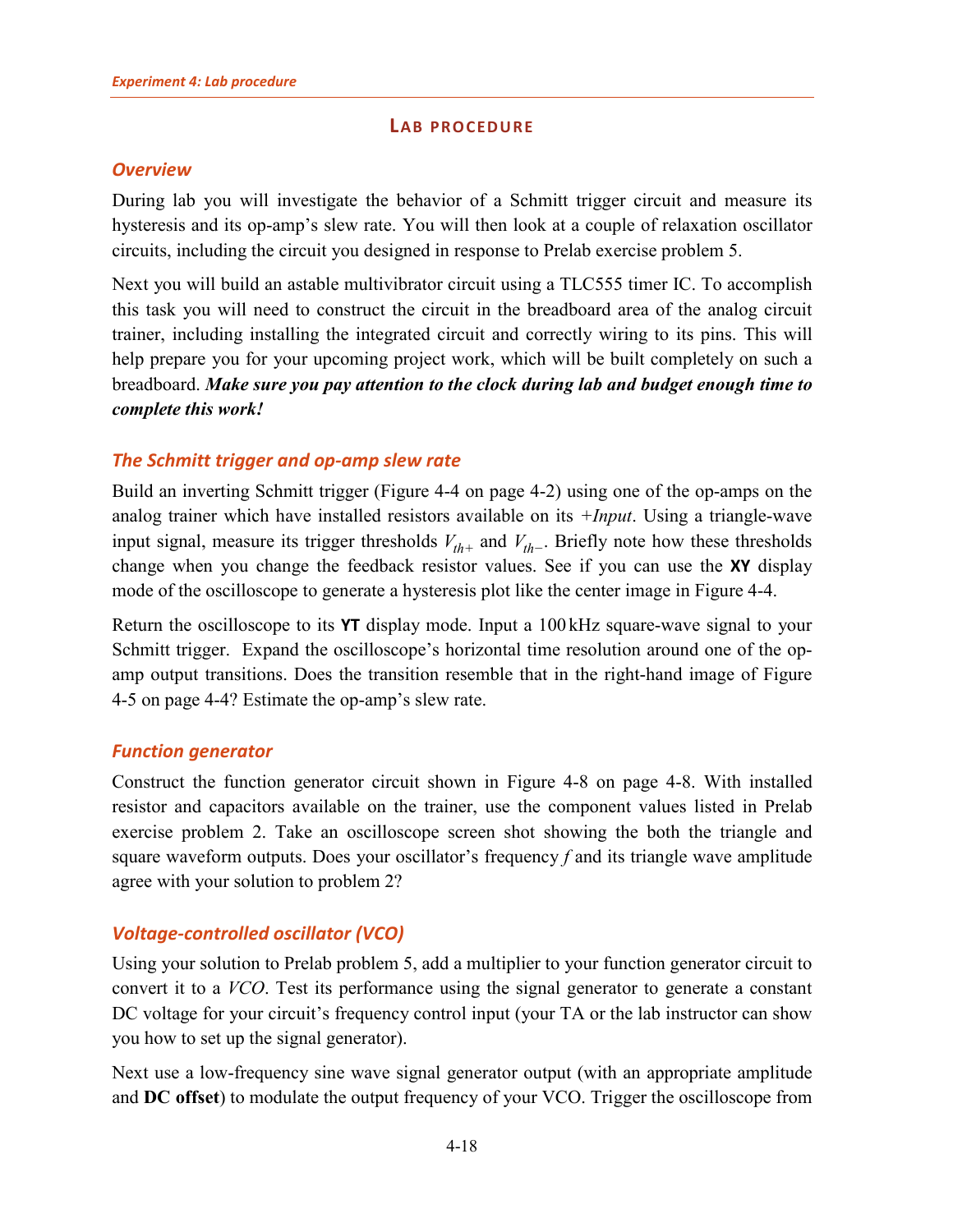the signal generator's voltage to your VCO and take a screen shot showing this control voltage along with your VCO output. This sort of modulation is called *frequency modulation* (FM).

# <span id="page-22-0"></span>*Building a TLC555 timer circuit*

# **Warning**

Do not connect the breadboard circuit to the analog trainer power supply until either your TA or the course instructor has looked over your circuit. Wiring the power supply incorrectly into an integrated circuit will often leave it fatally damaged.

Construct the astable multivibrator circuit [\(Figure 4-12](#page-17-0) [on page 4-14\)](#page-17-0) in the breadboard area of the trainer. Your TA or the course instructor will give you a TLC555 IC and show you how to determine its pin numbers. Make sure you understand how the various contacts of the breadboard are interconnected and pay attention to the advice your TA and the course instructor give you regarding the layout and wiring of your circuitry on the breadboard.

# **Caution** *555 Timer Voltage Limits*

The maximum allowable voltage difference between the *V*+ *Power* and *Ground* terminals is *less than 16V* or so (depending on the specific IC version). Always connect the *Ground* terminal to the breadboard ground; you may then use +12V or +5V for *V*+ *Power*.

Never let a terminal voltage exceed the limits set by *Ground* and *V*+ *Power*! In particular, *never let an input signal go < 0V (Ground)*. Violating this rule means nearly instant destruction of the IC. For the TLC555, putting a 150kΩ resistor in series with an input should protect the IC from inadvertent inputs between +12V and −12V, regardless of its power supply voltage values.

Pick component values which will give an output frequency of a couple of kilohertz. Use at least 10 kΩ for resistor  $R_4$  to avoid excessive current draw when the capacitor  $C_1$  is being discharged. Using the +12V power supply for  $V_{\text{supply}}$ , observe the capacitor voltage  $V_C$  and the output voltage  $V_{out}$ . Does the output change state when  $V_C = 4V$  and 8V? Take a screen shot; compare your circuit's output frequency to the chart included with [Figure 4-12.](#page-17-0)

Now use +5V as the power supply voltage (available from a connector on the front of the trainer). Does the output frequency change by very much from what it was with the 12V supply?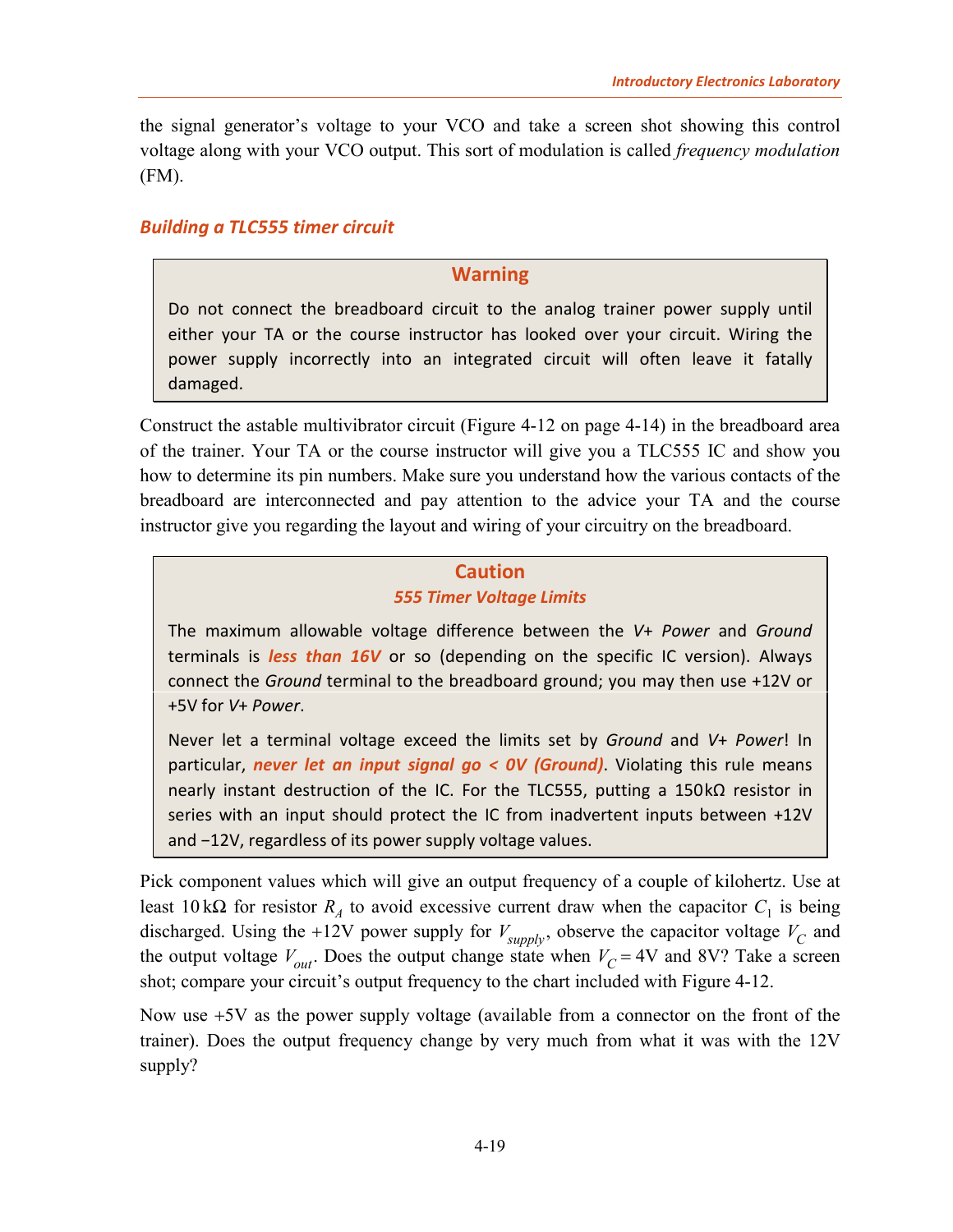#### *[Experiment 4:](#page-0-0) Lab procedure*

# <span id="page-23-0"></span>*Additional circuits*

**If you have time**, reconfigure your 555 circuit as a monostable multivibrator [\(Figure 4-13](#page-18-1) [on](#page-18-1)  [page 4-15\)](#page-18-1). Don't forget the 150 k resistor  $R_{trig}$  to protect the IC's *Trigger* input from errant trigger voltage inputs!

You can use the pulse output of the signal generator as a trigger source: set the pulse **HiLevel** to about  $0.9V_{\text{subply}}$  and its **LoLevel** to 0V. Set the **Dty Cyc** to ≈90% or more to generate a narrow, negative-going pulse as in the oscilloscope image in [Figure 4-13.](#page-18-1) Try to capture a result similar to the result in that figure.

If you have time, look for circuits to try in the *[More circuit ideas](#page-24-0)* section or in the [555](http://www.sophphx.caltech.edu/Physics_5/Data_sheets/555appnote.pdf)  [Application Note.](http://www.sophphx.caltech.edu/Physics_5/Data_sheets/555appnote.pdf)

# <span id="page-23-1"></span>*Lab results write-up*

As always, include a sketch of the schematic with component values for each circuit you investigate, along with appropriate oscilloscope screen shots. Make sure you've answered each of the questions posed in the previous sections.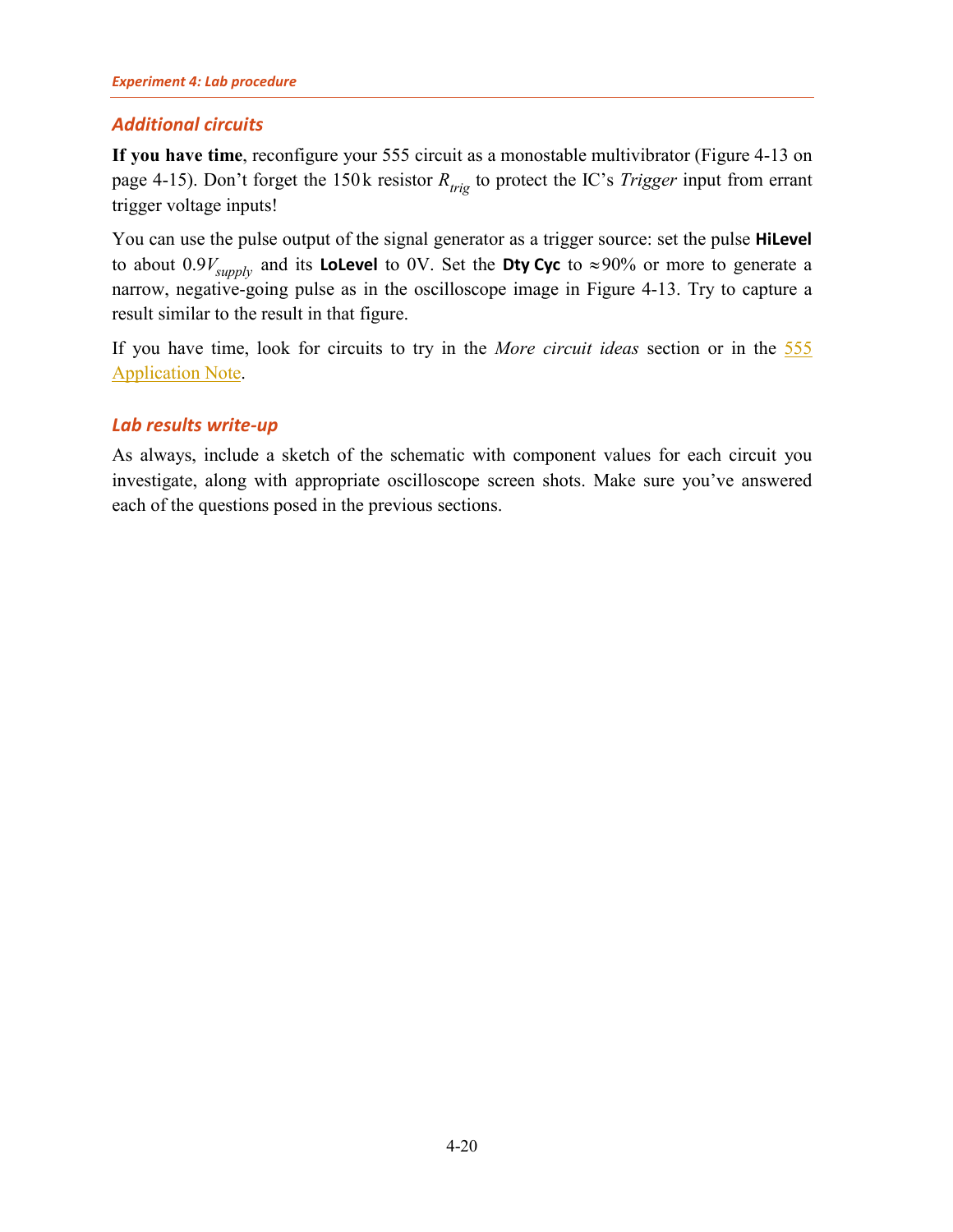#### **MORE CIRCUIT IDEAS**

## <span id="page-24-1"></span><span id="page-24-0"></span>*An edge to pulse converter*

The comparator circuit at right will take a falling input transition (edge) from  $V_{sat+}$  to  $V_{sat-}$  and output a short, low  $(V_{sat-})$  pulse with duration of approximately 0.6*RC*. It is useful for converting a square-wave input into a series of narrow output pulses. The input passes through a high-pass (AC coupling) filter consisting of components *C* and *R*. The resistor is connected to +12V rather than ground so that the op-amp's output will be at  $V_{\text{sat+}}$  whenever the input is unchanging. When the



<span id="page-24-3"></span>**Figure 4-14: This circuit can output a narrow pulse for every high-to-low transition at its input.**

input transitions from  $V_{sat+}$  to  $V_{sat-}$  the falling edge will pass through the filter, momentarily reducing the voltage at the op-amp +*Input* to well below ground and causing the output to transition to *V<sub>sat</sub>*<sub>−</sub>. Following the input transition the voltage at the +*Input* then relaxes back towards +12V with time constant *RC*. As the +*Input* voltage passes up through ground the op-amp output transitions back to  $V_{\text{sat+}}$ , completing the output pulse. The reverse-biased diode protects the op-amp +*Input* by shorting out rising edge input transitions which pass through the *RC* filter. Swapping the connections to the op-amp's + and  $-$  inputs will reverse the polarity of the circuit's output pulse. Interestingly, the circuit doesn't seem to work very well if you try to trigger on rising input edges by connecting *R* to the op-amp's −12V supply.

# <span id="page-24-2"></span>*Op-amp comparators as logic gates*

Although using op-amps as comparators to perform logic functions is not a practical approach for developing high-speed digital circuit applications, they can still be useful for simple logic calculations in your circuits. For example, consider the "logic gates" shown in [Figure 4-15.](#page-24-4)

In each of these circuits a weighted mean of a set of input voltages is applied to one op-amp



<span id="page-24-4"></span>**Figure 4-15: Simple logic gate applications of op-amp comparators. The generalized voltage divider applies a weighted mean which the op-amp compares to a reference voltage. When the sum exceeds the reference, the comparator output goes to**  $V_{sat}$  **(left) or**  $V_{sat}$  **(right).**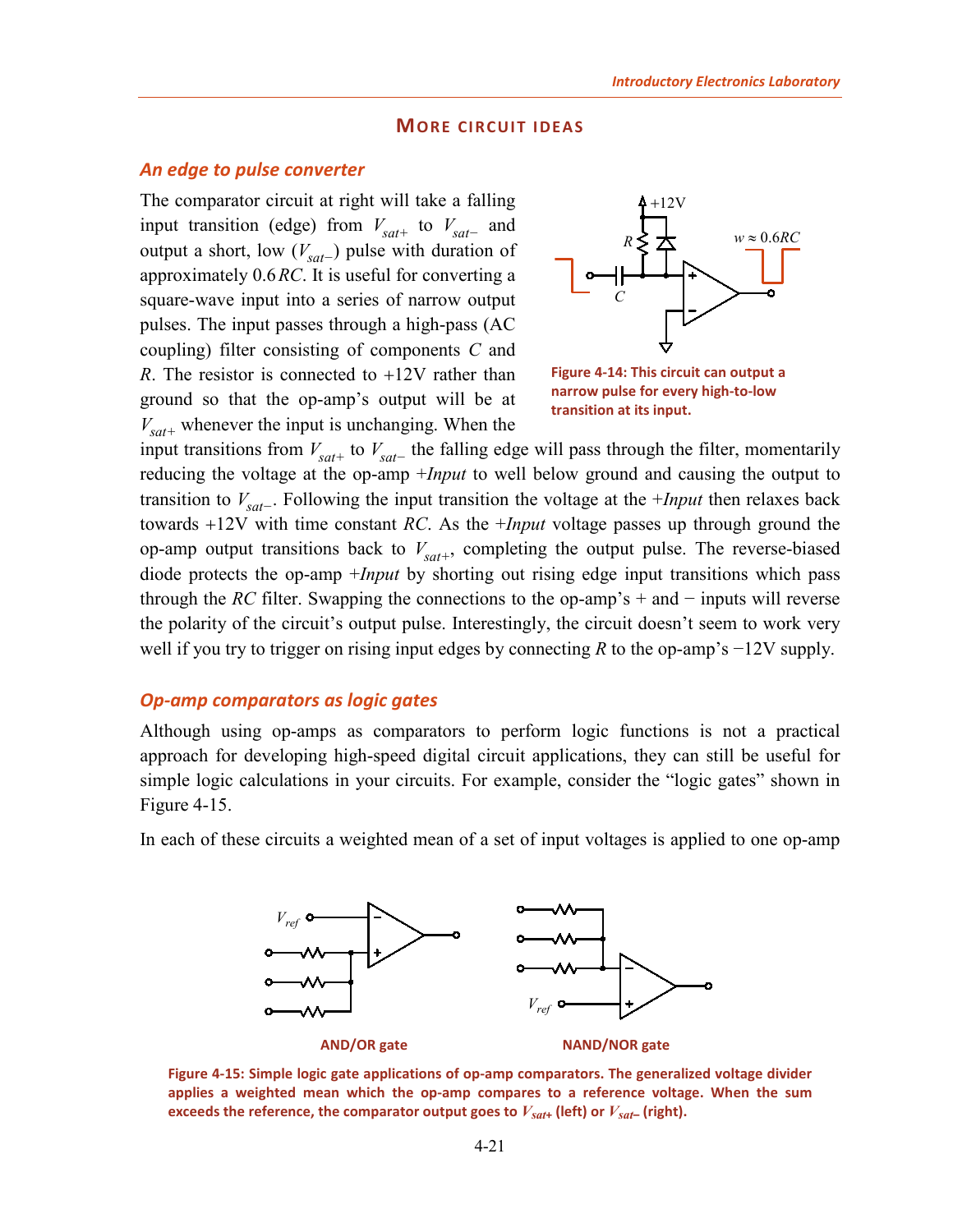input, which it compares to the reference voltage applied to its other input. The op-amp's output will be at either positive or negative saturation depending on the resulting sign of  $v_{+} - v_{-}$ . These input voltages could be a variety of analog signals from various sources, or they might be outputs from other op-amp comparators thus inputting voltages of  $V_{\text{sat+}}$  or *V<sub>sat</sub>*−

To see how this scheme might work, consider the left-hand circuit of [Figure 4-15,](#page-24-4) where the set of inputs are applied to the op-amp's +*Input*. For simplicity's sake, we'll further assume that all the resistors are equal (10k, say), and that the input voltages come from saturated opamp outputs. If we want to perform a logic AND of these inputs (all inputs must be at  $V_{sat+}$ for the circuit output to be at  $V_{\text{sat}}$ ), then the reference voltage  $V_{\text{ref}}$  should be set high enough that if just one input were at  $V_{sat-}$  then the mean of the inputs would be less than  $V_{ref}$ . For three inputs as shown, setting, say  $V_{ref} > V_{sat+}/2$  should work. Similarly, for a logic OR function  $V_{ref}$  should be set such that only one input would be required to be at  $V_{sat+}$  to result in the mean exceeding  $V_{ref}$ .

More subtle requirements on the combination of input voltages required for the comparator output to be at  $V_{sat+}$  versus  $V_{sat-}$  could be implemented. For example, by properly selecting the value of  $V_{ref}$  you could require a simple majority of a set of, say, five input signals to be at  $V_{\text{sat+}}$  for the comparator output to change. You could also input a combination of various signals and reference voltages to voltage dividers attached to both op-amp inputs so that any arbitrary combination of high  $(V_{sat+})$  and low  $(V_{sat-})$  input values would be required to change the comparator's output. Of course, you can also configure the circuit as a Schmitt trigger to provide noise immunity and faster output transitions.

# <span id="page-25-0"></span>*RS flip-flop implementations using op-amps*

[Figure 4-16](#page-26-0) [on page 4-23](#page-26-0) shows two ways to implement an *RS* flip-flop using two op-amp comparators. As you can see, each op-amp's output is combined with an input signal and presented to the other op-amp's −*Input*. The resistors used to combine these voltages should be equal and preferably have values of at least 10k.

Consider first the upper circuit shown in [Figure 4-16:](#page-26-0) its reference voltage  $V_{ref}$  should be set using a voltage divider to somewhat less than 0V: say about  $V_{sat-}$  /2. In this way, each opamp's  $-Input$  voltage will be less than  $V_{ref}$  only when both voltages input to it are at  $V_{sat}$ − (*low*). This makes the upper circuit's **R** and **S** inputs *active high* ( $V_{sat+}$ ). Bringing one of these inputs *high* will cause its op-amp output to go *low*. Now both voltages to the other opamp's −*Input* are *low*, causing that op-amp's output to go *high*. This output will then sustain the flip-flop's state when the original input is returned to *low*. If both **R** and **S** inputs are *high* then both op-amp outputs will be *low* (the *undefined* flip-flop state). The last input to return *low* will then set the flip-flop state and restore normal operation.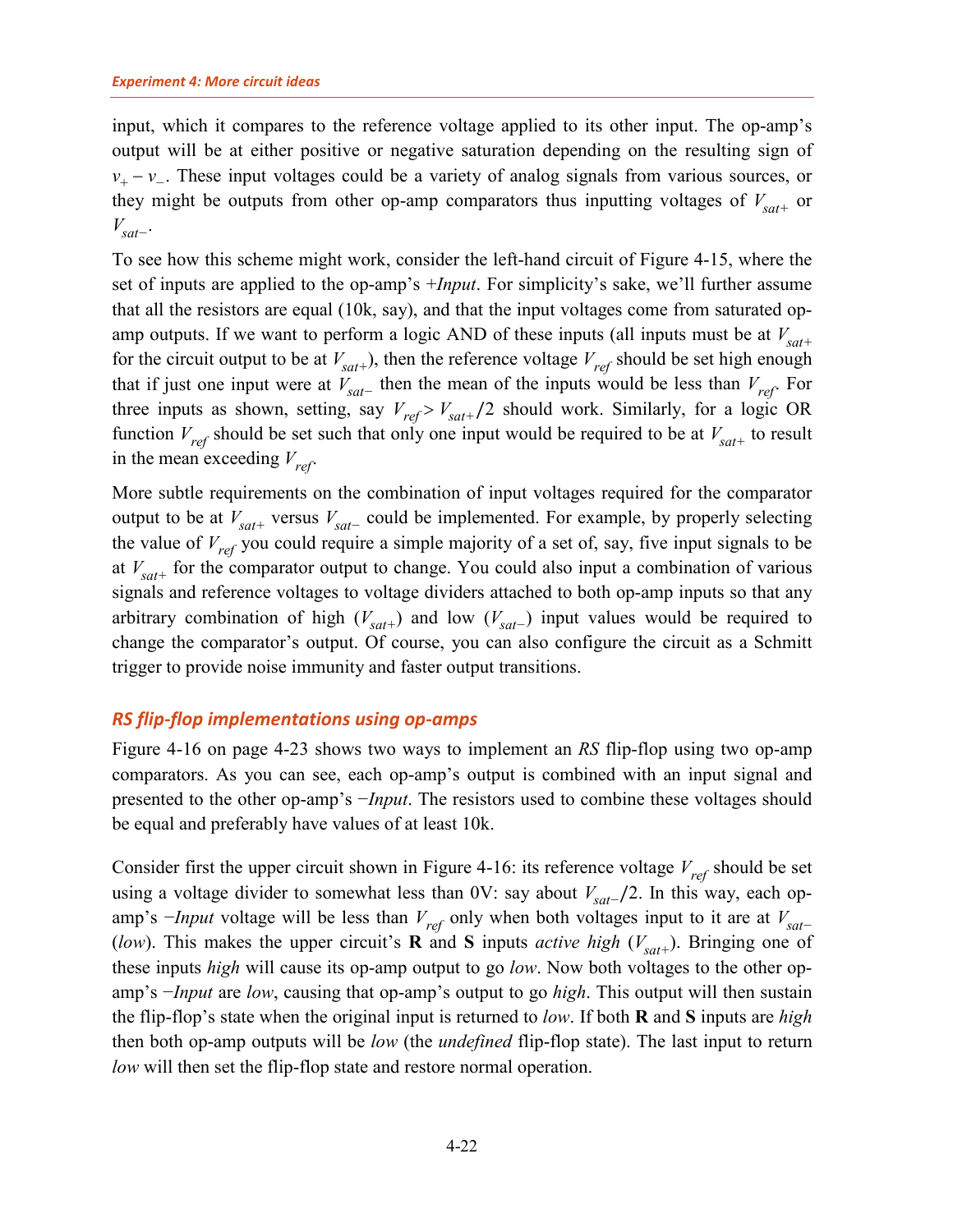*Low Low* High High



<span id="page-26-0"></span>**Figure 4-16:** *RS* **flip-flops using op-amps. The state tables use "High" for** *Vsat***+ and "Low" for**  *Vsat***–. The top circuit uses high values for S and R to select the flip-flop state, whereas the bottom circuit uses low values (^S and ^R). The only difference between the two circuits is the**  the reference voltage divider used for  $V_{ref}$ :  $V_{ref}$  < 0 for the top circuit vs.  $V_{ref}$  > 0 for the **bottom. The resistors attached to the op-amp –***Inputs* **should all be equal so that equal weights are given to the R and S inputs and the op-amps' Q and ^Q outputs. The resistors in the reference voltage dividers can also be equal, setting** *Vref* **to half the corresponding supply voltage.**

**^R o**—W  $\rightarrow$  **d**  $\rightarrow$  *\_*  $\rightarrow$  **^Q** 

The lower circuit in [Figure 4-16](#page-26-0) differs only in the value chosen for its reference voltage  $V_{ref}$ . For this circuit it is chosen to be greater than 0, say  $V_{sat+}/2$ . Now each op-amp's  $-Input$ voltage will be greater than  $V_{ref}$  only when both voltages input to it are at  $V_{sat+}$  (*high*). Consequently, this version's inputs are *active low* ( $V_{sat}$ −), so they become **^S** and **^R** rather than **R** and **S**. Note also that the undefined state for this circuit version will drive both opamp outputs *high*.